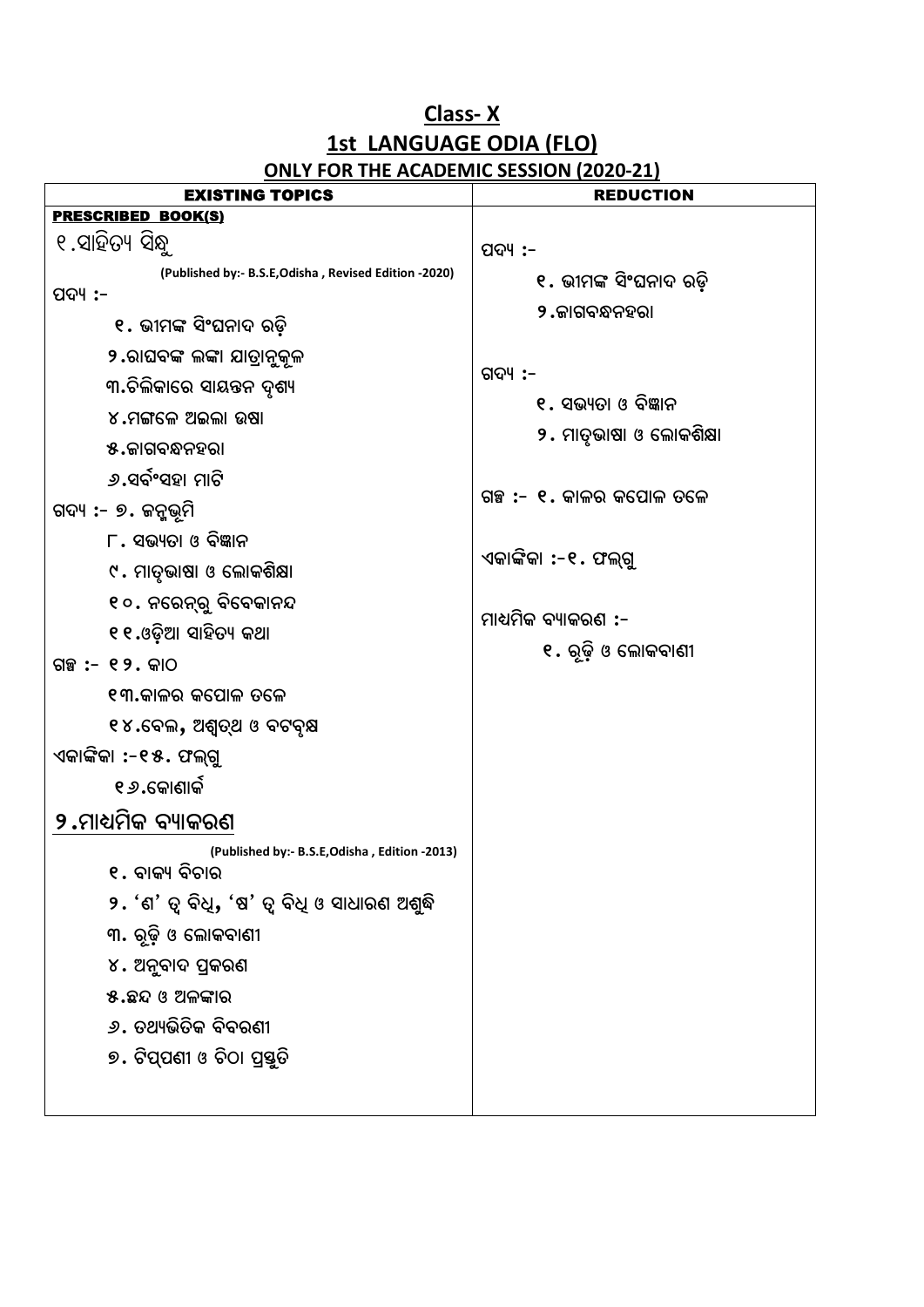#### Class-X **1st LANGUAGE HINDI (FLH)** ONLY FOR THE ACADEMIC SESSION (2020-21)

| <b>EXISTING TOPICS</b>                                                                                                                                                                                                                                                                                           |                                                                                    | <b>REDUCTION</b>                                                                                                                                     |
|------------------------------------------------------------------------------------------------------------------------------------------------------------------------------------------------------------------------------------------------------------------------------------------------------------------|------------------------------------------------------------------------------------|------------------------------------------------------------------------------------------------------------------------------------------------------|
| PRESCRIBED BOOK(S)                                                                                                                                                                                                                                                                                               |                                                                                    | गद्य :-                                                                                                                                              |
| १.हिन्दी पराग<br>(Published by:- B.S.E, Odisha, Edition -2013)<br>गद्य :-<br>१. आत्मनिर्भरता<br>२.दीपावली<br>४.टार्च बेचनेवाला<br>३.तत्सत्<br>५.दीपदान<br>६.वैज्ञानिक सोच<br>७.संसाधनों का संरक्षण दि.वह बिरला पहरूआ<br>९.निबंध- लेखन<br>१०.पत्रलेखन<br>११.अपठित गधांश<br>१४.त्याग और दान<br>१५. मैं और मेरा देश | १२. अशोक की वास्तविक विजय                                                          | १. टार्च बेचनेवाला<br>२. संसाधनों का संरक्षण<br>३.वह बिरला पहरूआ<br>४.त्याग और दान<br>पद्य :-<br>१. दोहे(रहीम)<br>२. अँधियारा ढलकर ही रहेगा<br>३.तोप |
| पद्य :-<br>१.दोहे(कबीर दास)<br>२. दोहे(रहीम)<br>३.बाल्लिला (सूरदास)<br>५. कबिता(भुषण)<br>६.पद (मीराबाई)<br>७. मातृभूमि<br>९. ३.तोप                                                                                                                                                                               | ४.केब्ट प्रसंग (तुलसी दास)<br>८. अँधियारा ढलकर ही रहेगा                            | वायाकरण:-<br>१. वाकय-विचार<br>२. अव्यय<br>३. अनुवाद                                                                                                  |
| २.माध्यमिक हिन्दी व्याकरण<br>(Published by:- B.S.E, Odisha, Edition -2013)<br>१.व्याकरण अवश्य पढ़ें<br>२.हिन्दी ध्वनियाँ और वर्णमाला<br>३.लेखन(वर्तनी)<br>४.शब्द-विचार<br>५.शब्द-रचना<br>६.रूप-विचार<br>७.वाकय-विचार<br>३. पत्र लेखन                                                                             | ८.विराम चिहन<br>९.अनुवाद<br>१०.निबंध-लेखन<br>९१.अपठित पाठ<br>१२.मुहावरे और कहावतें |                                                                                                                                                      |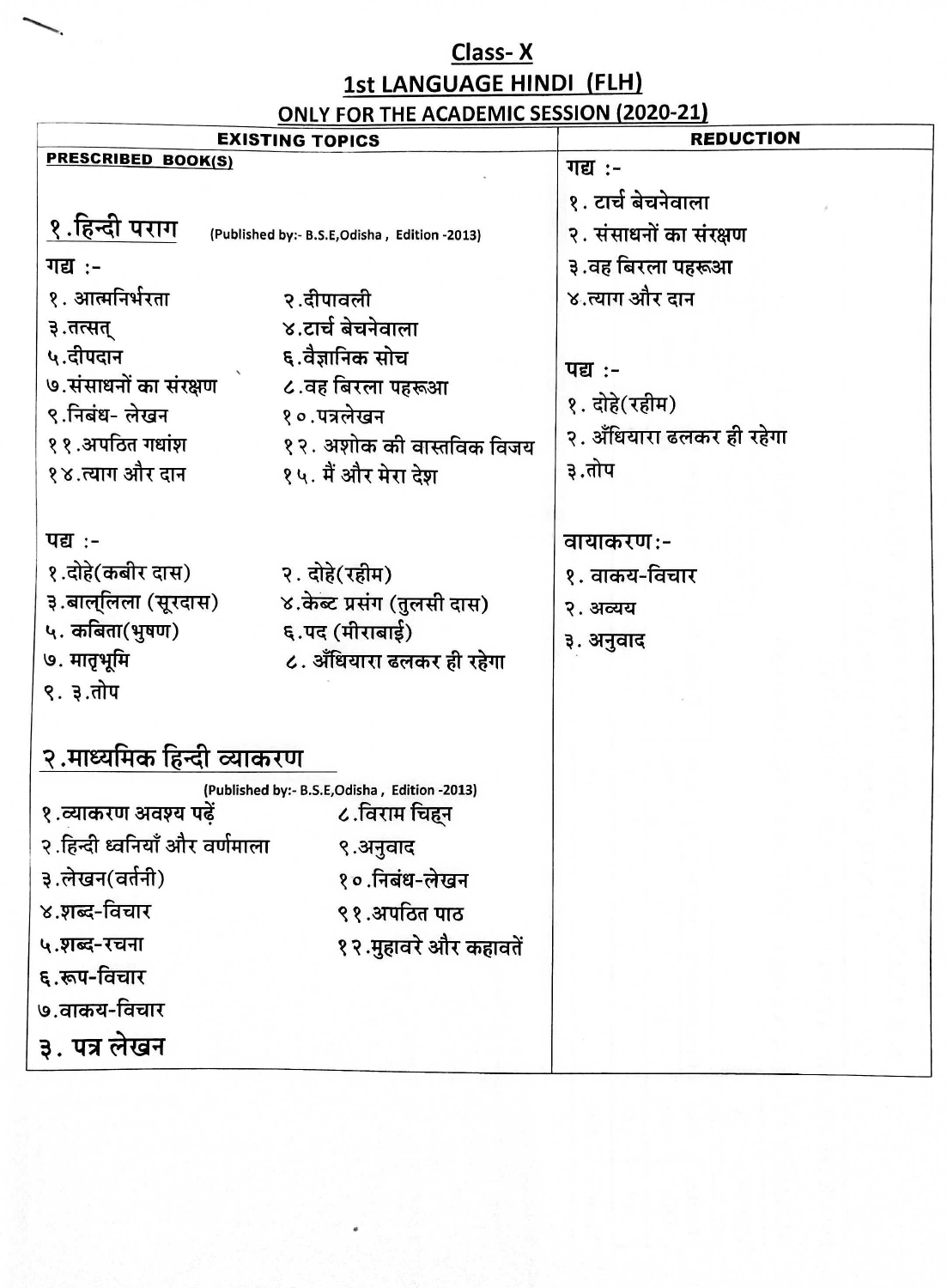#### **Class- X 1st LANGUAGE BENGALI (FLB) ONLY FOR THE ACADEMIC SESSION (2020-21)**

| <b>EXISTING TOPICS</b>                                                                                                                                                                                                                                                                                                                                                                                                                               | <b>REDUCTION</b>                                                                  |
|------------------------------------------------------------------------------------------------------------------------------------------------------------------------------------------------------------------------------------------------------------------------------------------------------------------------------------------------------------------------------------------------------------------------------------------------------|-----------------------------------------------------------------------------------|
| <b>PRESCRIBED BOOK(S)</b>                                                                                                                                                                                                                                                                                                                                                                                                                            |                                                                                   |
| 1.PATHA SANKALAN (Published by West Bengal B.S.E, Kolkata,<br>Edition $-2011$ )<br>Prose:<br>(i). Palli Samaj<br>(ii).Ghar O Bahir                                                                                                                                                                                                                                                                                                                   | Prose:<br>(i).Agnidever Sajya<br>(ii). Harun Salemer Masi                         |
| (iii).Agnidever Sajya<br>(iv).Paribesh Dusan<br>(v). Harun Salemer Masi                                                                                                                                                                                                                                                                                                                                                                              | Poetry:<br>(i). Chatra Dhara<br>(ii). Kaste                                       |
| Poetry:<br>(i). Bibhusanerprtati Indrajit<br>(ii).Dui Bigha Jami<br>(iii).Pather Deesha<br>(iv). Chatra Dhara<br>(v).Kaste                                                                                                                                                                                                                                                                                                                           | <b>Non-Detailed:</b><br>(i). Debatar Janma<br>Grammar:<br>(i). Karak "O" Bibhakti |
| <b>2.BANGLA SAHAYAK PATH</b><br>(Published by West Bengal B.S.E,<br>Kolkata, Edition - 2009)<br><b>Non-Detailed:</b><br>(i). Post Master<br>(ii). Mamlar Phal<br>(iii).Anachar<br>(iv). Debatar Janma<br><b>3. ADHUNIK BANGLA VYAKARAN</b><br>(Published by J.C. Ghose, Presidency Library,<br>15-College Square, Kolkata)<br>Grammar:<br>(i). Prabad-Prabachan<br>(ii). Bhinnarthak Sabda<br>(iii). Biparitarthak Sabda<br>(iv). Karak "O" Bibhakti |                                                                                   |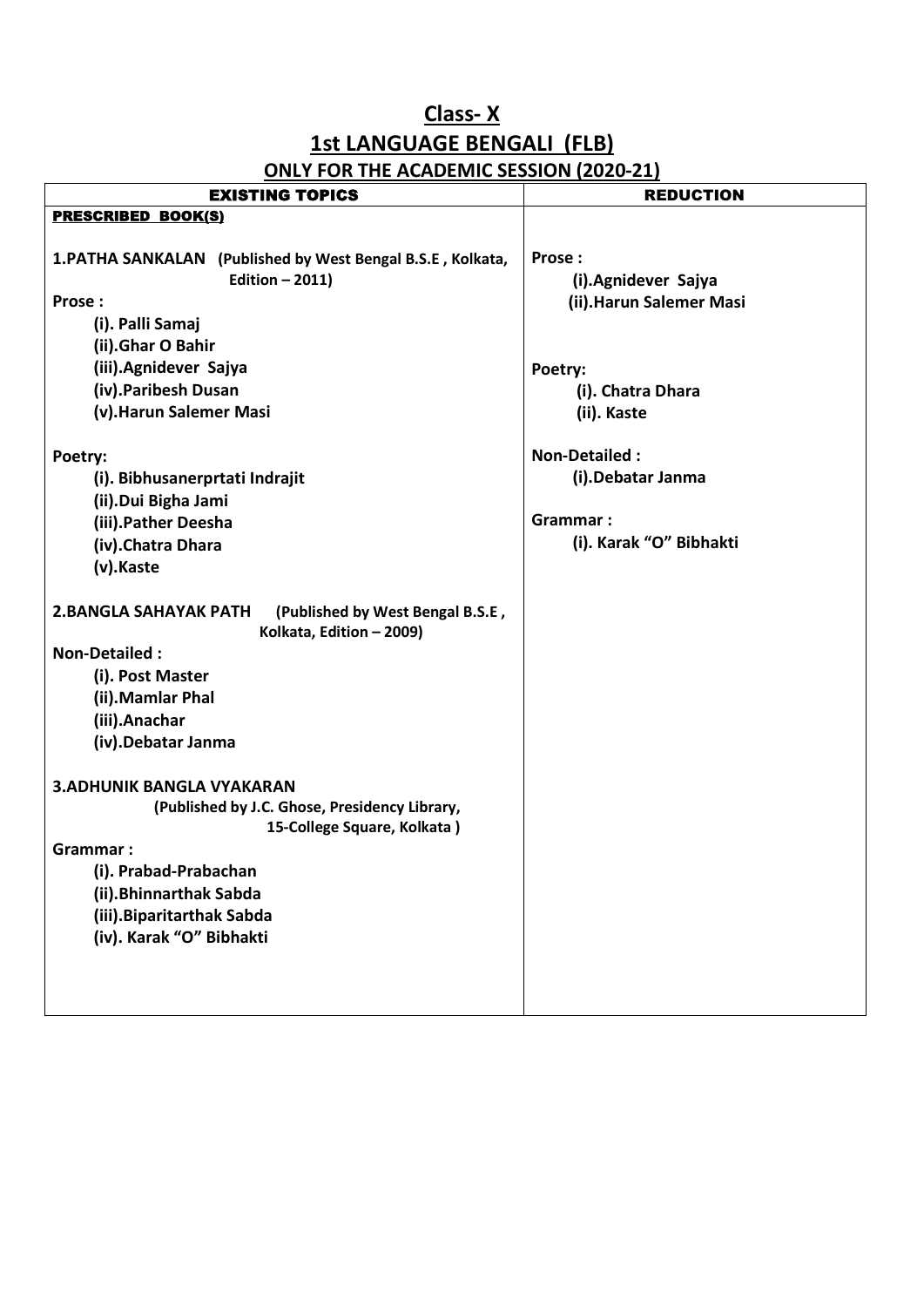#### **Class- X 1st LANGUAGE URDU (FLU) ONLY FOR THE ACADEMIC SESSION (2020-21)**

| <b>EXISTING TOPICS</b>                                                     | <b>REDUCTION</b>                         |
|----------------------------------------------------------------------------|------------------------------------------|
| <b>PRESCRIBED BOOK(S)</b>                                                  | Prose :-                                 |
|                                                                            | 1. Aaine ke saane                        |
| <b>1.GULISTAN-E-URDU</b><br>(Published by:- B.S.E, Odisha, Edition - 2013) | 2. Bikhre Phool (New)                    |
|                                                                            | 3. .Quami Yakihti                        |
| Prose :-                                                                   |                                          |
| 1.Hamari Azadi                                                             | Poetry :-                                |
| 2. Hindustani Tahzeeb ka Anasir                                            | 1. Abdur Rasheed Naqaad                  |
| 3. Aaine ke saane                                                          | 2. Jalwa-e-Darbar-e-Delhi                |
| 4.Ameerul Mumeneen Hazrat Umer Farooque ke Halaat                          | 3. Tillok Chand Mahroom                  |
| 5. Swami Vivekananda                                                       | 4. Amjad Hyderabadi                      |
| 6. Bikhre Phool (New)                                                      |                                          |
| 7.Quami Yakjhti                                                            | Non-Detail:-                             |
|                                                                            | 1. Ibn-ul-waqt aur Nobel Saheb ki Pahli  |
| Poetry :-                                                                  | <b>Mulakat</b>                           |
| 1. Darood Unper Salam Un per                                               |                                          |
| 2.Khwaja Meer Dard                                                         | Grammar:-                                |
| 3. Maulvi Sayed Barkatullah Barkat                                         | 1. Tashbeeh, Istiarah, Kinaya aur Majaaz |
| <b>4.Abdur Rasheed Naqaad</b>                                              | 2. Muhawarat aur Unke Istemaal           |
| 5.Sayed Manzar Hasan Disnawi                                               |                                          |
| 6.Banjara                                                                  |                                          |
| 7.Jalwa-e-Darbar-e-Delhi                                                   |                                          |
| 8.Raurkela<br><b>9.Amale Besood</b>                                        |                                          |
| <b>10.Mohammed Yosuf Yusuf</b>                                             |                                          |
| <b>11.Tillok Chand Mahroom</b>                                             |                                          |
| 12. Amjad Hyderabadi                                                       |                                          |
|                                                                            |                                          |
| <b>Non-Detail:-</b>                                                        |                                          |
| 1.Ibn-ul-waqt aur Nobel Saheb ki Pahli Mulakat                             |                                          |
| 2. Nabi-e-Kareem(S.A.W) ki Muasharti Zindagi                               |                                          |
| 3.Hubb-ul-Watnee                                                           |                                          |
|                                                                            |                                          |
| 2. SALEES URDU QAWID (Published by:- B.S.E, Odisha, Edition -2013)         |                                          |
| Grammar:-                                                                  |                                          |
| 1.Jins ka Bayan                                                            |                                          |
| 2. Mutazaad Alfaaz                                                         |                                          |
| 3. Mahzoofat                                                               |                                          |
| 4. Shairi ke Lawazimaat                                                    |                                          |
| 5.Inshapardazi ya Mazmoon Nigari                                           |                                          |
| 6. Wahid-o- Jama                                                           |                                          |
| 7. Mutashabeh alfaz                                                        |                                          |
| 8. Tashbeeh, Istiarah, Kinaya aur Majaaz                                   |                                          |
| 9. Muhawarat aur Unke Istemaal                                             |                                          |
|                                                                            |                                          |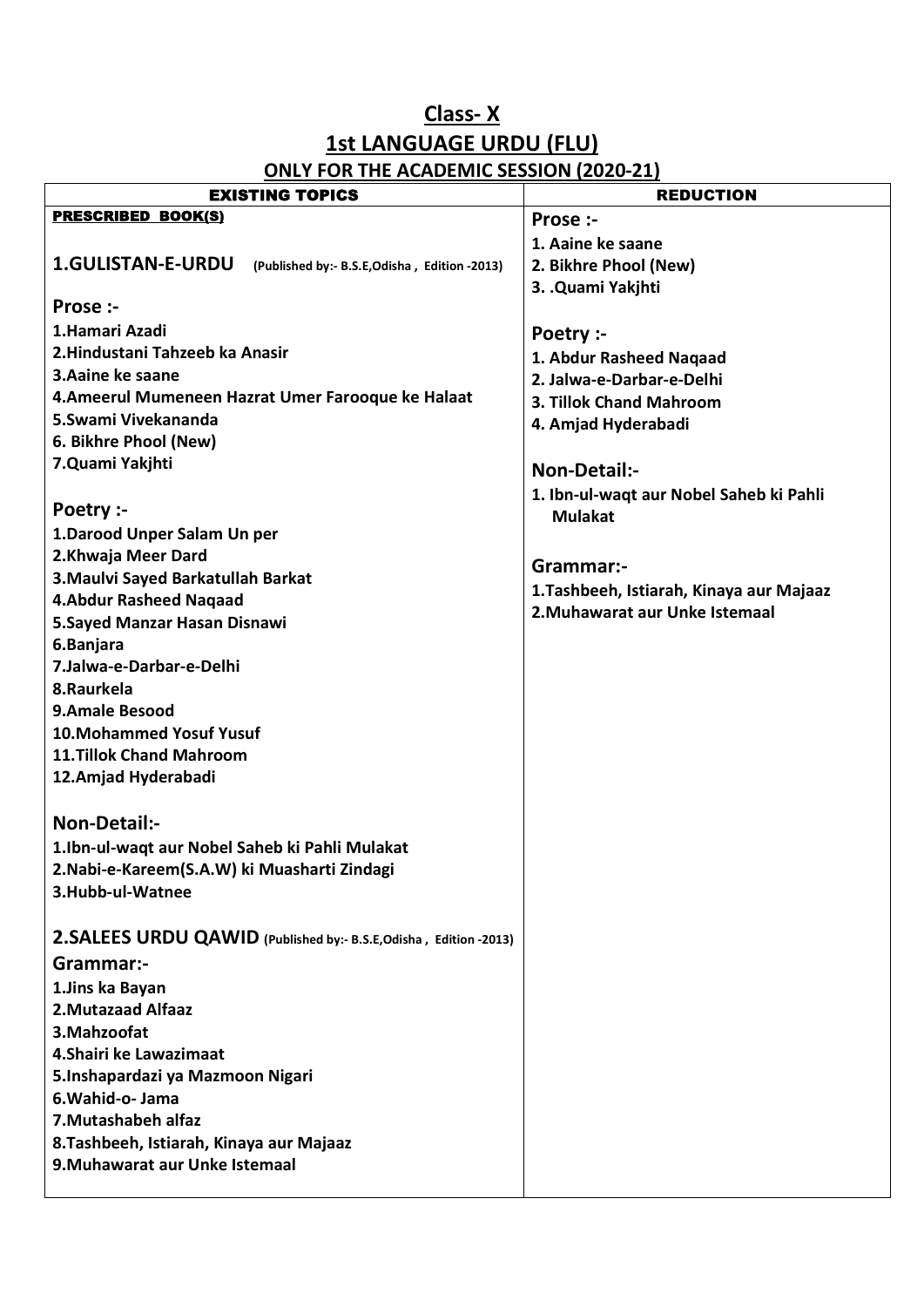### **1st LANGUAGE ENGLISH (FLE)**

| <u>UNLI FUN THE ACADEMIC SESSION (2020-21)</u>            |                                |  |  |
|-----------------------------------------------------------|--------------------------------|--|--|
| <b>EXISTING TOPICS</b>                                    | <b>REDUCTION</b>               |  |  |
| <b>PRESCRIBED BOOK(S)</b>                                 |                                |  |  |
|                                                           |                                |  |  |
| <b>1.MAIN COURSE BOOK</b>                                 | Prose :-                       |  |  |
| <b>Published by:-Central Board of Secondary Education</b> | 1. Do Indians Get Enough Sleep |  |  |
| <b>Reprint Edition -2011</b>                              |                                |  |  |
| Prose :-                                                  | Poetry :-                      |  |  |
| 1.Do Indians Get Enough Sleep                             | 1. Ozymandias                  |  |  |
| 2. Space Travel                                           |                                |  |  |
| 3. Challenges to National Integration                     | Non-detailed Study :-          |  |  |
|                                                           | 1. The Dear Departed           |  |  |
| <b>2.LITERATURE READER</b>                                |                                |  |  |
| <b>Published by:-Central Board of Secondary Education</b> |                                |  |  |
| <b>Reprint Edition -2011</b>                              | Grammar :-                     |  |  |
| Prose :-                                                  | <b>1. Tense Revisited</b>      |  |  |
| 1. The Letter                                             | 2. Non-finite Verb Forms       |  |  |
| 2. Mrs. Packletied's Tiger                                | 3. Phrasal Verbs               |  |  |
|                                                           |                                |  |  |
| Poetry :-                                                 |                                |  |  |
| 1. The Frog and the Nightingale                           |                                |  |  |
| 2.Ozymandias                                              |                                |  |  |
| 3. The Rime of the Ancient Mariner                        |                                |  |  |
|                                                           |                                |  |  |
| Non-detailed Study :-                                     |                                |  |  |
| 1. The Dear Departed                                      |                                |  |  |
| 2. Julius Caesar                                          |                                |  |  |
|                                                           |                                |  |  |
| <b>3.LEARN AND PRACTICE GRAMMAR</b>                       |                                |  |  |
| (Published by:- B.S.E, Odisha, Edition -2013)             |                                |  |  |
| 1. Tense Revisited                                        |                                |  |  |
| 2. Types of Sentences                                     |                                |  |  |
| 3. Subject Verb Agreement                                 |                                |  |  |
| 4. Non-finite Verb Forms                                  |                                |  |  |
| <b>5. Prepositions</b>                                    |                                |  |  |
| 6. Phrasal Verbs                                          |                                |  |  |
| 7. Noun Clauses and Relative Clauses                      |                                |  |  |
| <b>8.Adverb Clauses</b>                                   |                                |  |  |
| <b>9.The Passive</b>                                      |                                |  |  |
| <b>10. Direct and Indirect Speech</b>                     |                                |  |  |
|                                                           |                                |  |  |
|                                                           |                                |  |  |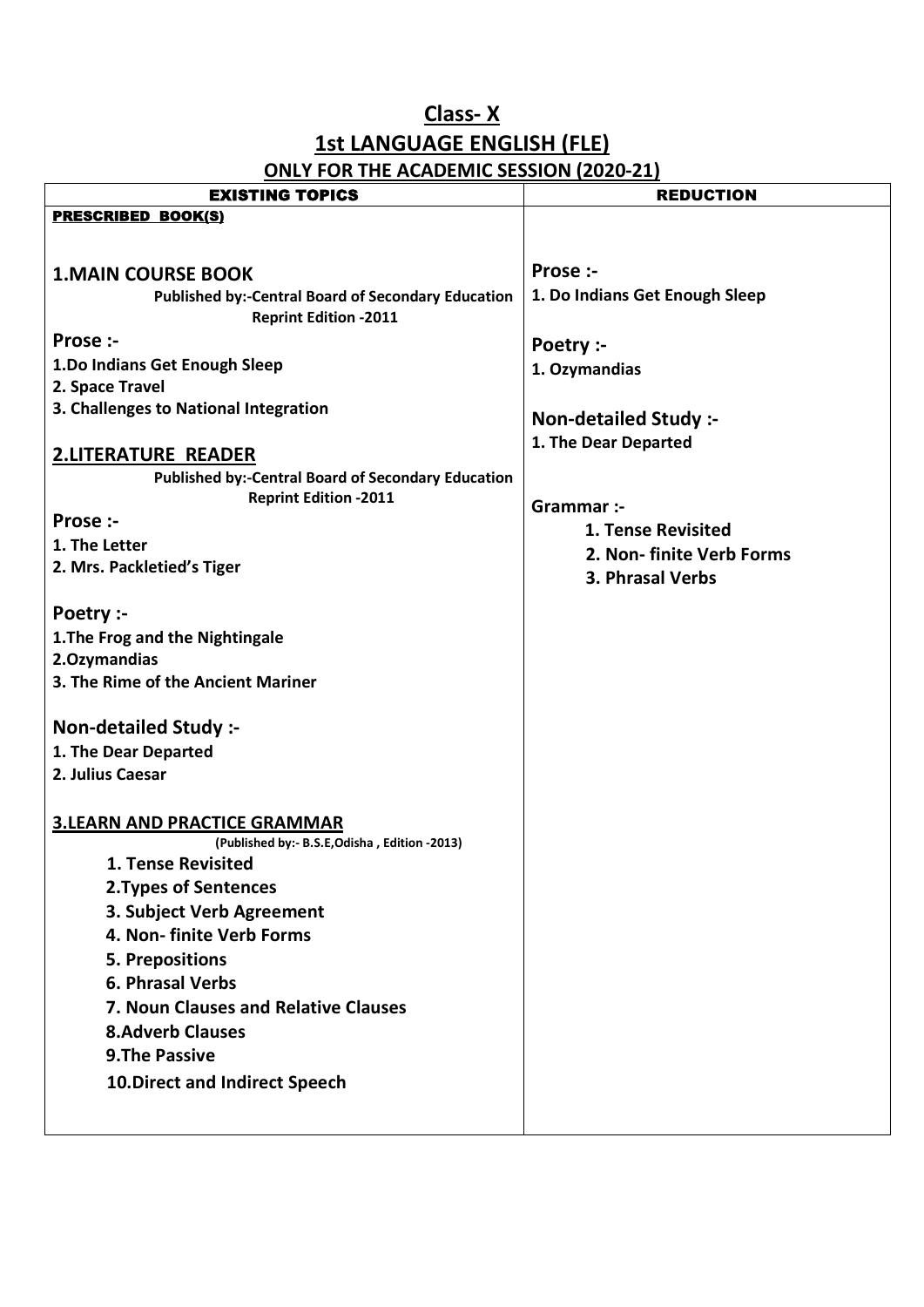## **Class- X 1st LANGUAGE TELUGU (FLT) ONLY FOR THE ACADEMIC SESSION (2020-21)**

 $\overline{\mathsf{I}}$ 

 $\Gamma$ 

| SYLLABUS AFTER REDUCTION                                                       |
|--------------------------------------------------------------------------------|
| <b>PRESCRIBED BOOK</b>                                                         |
| <b>1.TELGU VACHAKAM</b><br>Published by Govt. of Andhara Pradesh 1997 Edition. |
|                                                                                |
| <b>TOPICS</b>                                                                  |
|                                                                                |
| Prose :-                                                                       |
| 1. Amaravati                                                                   |
| 2.Janapaduni Jabu                                                              |
| 3.Dhanudu                                                                      |
| 4.Gorantadeepalu                                                               |
| Poetry :-                                                                      |
| 1. Mathrubhavana                                                               |
| 2. Satakamadhuranna                                                            |
| 3. Samudra Langhanam                                                           |
| 4.Beksha                                                                       |
| Non-Detail:-                                                                   |
| 1. Ramayanamu                                                                  |
|                                                                                |
| Grammar:-                                                                      |
| <b>Textual Grammar (in telugu text-Book)</b>                                   |
| 1.Chhardas                                                                     |
| 2. Alankaramulu                                                                |
|                                                                                |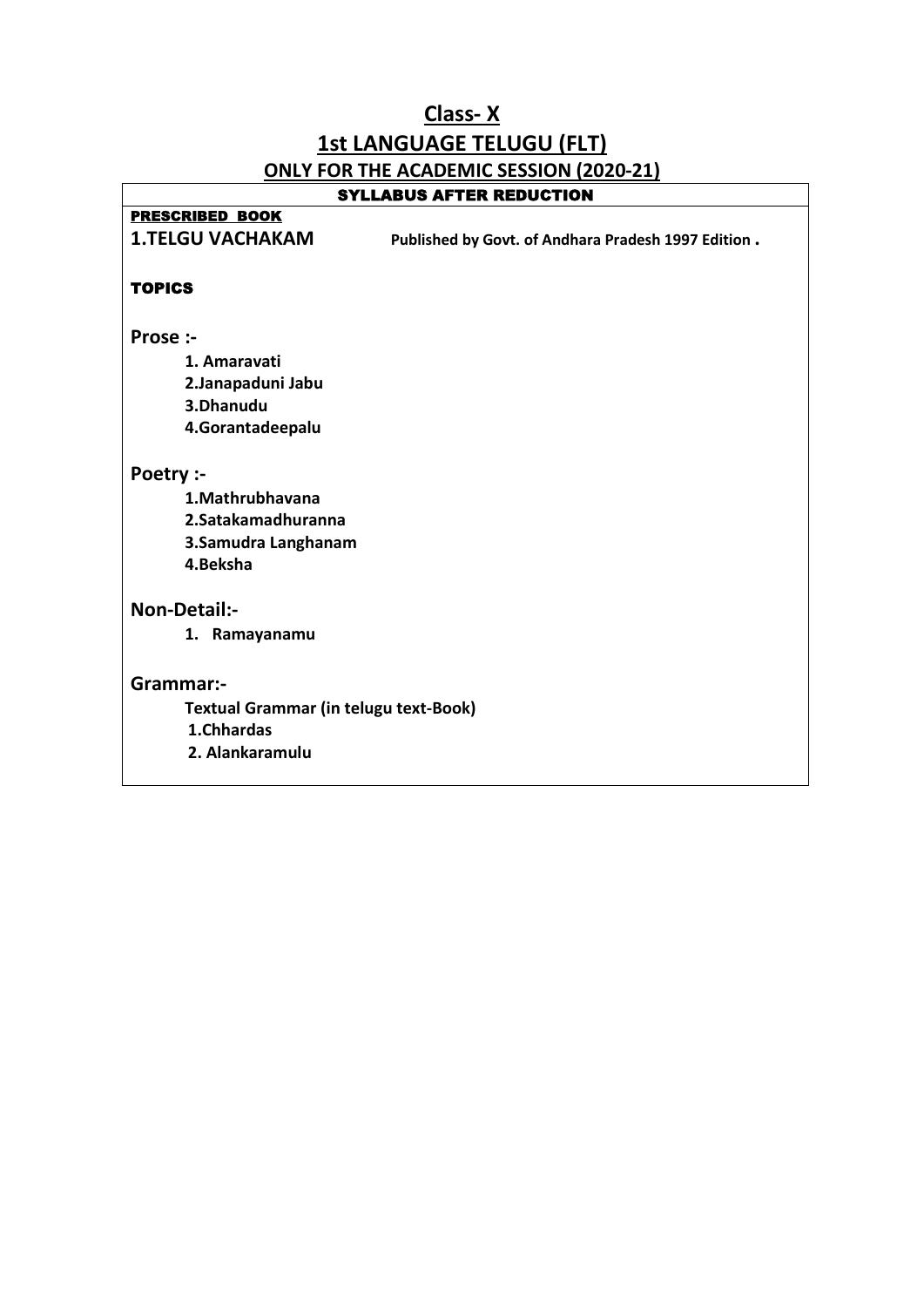# Class-X 2nd LANGUAGE HINDI (SLH)<br>ONLY FOR THE ACADEMIC SESSION (2020-21)

| <b>EXISTING TOPICS</b>                        | <b>REDUCTION</b>          |
|-----------------------------------------------|---------------------------|
| <b>PRESCRIBED BOOK(S)</b>                     |                           |
|                                               |                           |
| 1.KSHITIJ BHAG-II (Published by NCERT, 2009)  | Prose:                    |
|                                               | 1.Lukhnawi Andaz          |
| Prose:                                        |                           |
| 1. Netajia Ka Chasma                          | Poetry                    |
| 2. Balgobind Bhagat                           |                           |
| 3.Lukhnawi Andaz                              | 1.Chhaya Mat Choona       |
| 4.Ek Kahani yeh bi                            |                           |
|                                               | Non-Detailed:-            |
|                                               | 1. George Pancham Ki Naak |
| Poetry                                        |                           |
| 1. Hari Hain Rajniti Padhi Aae                | Grammar :-                |
| 2.Ram Lakshman Parsuram Sambad                |                           |
| 3. Nirala Utsaha                              | 1. Bakya Bichar           |
| 4. Fasal                                      | 2.abaya                   |
| 5. Chhaya Mat Choona                          |                           |
|                                               |                           |
| 2.KRUTIKA BHAG-II (Published by NCERT, 2009)  |                           |
|                                               |                           |
| Non-Detailed:-                                |                           |
|                                               |                           |
| 1. Mata ka Anchal                             |                           |
| 2. George Pancham Ki Naak                     |                           |
| 3.Ehi Thaiyan Jhulani Hairani Ho Rama         |                           |
|                                               |                           |
| 2. MADHYAMIK HINDI VYAKARAN                   |                           |
| (Published by:- B.S.E, Odisha, Edition -2013) |                           |
| Grammar :-                                    |                           |
| 1. Byakaran Absya Padhen                      |                           |
| 2. Hindi Dhwani aur Barnamala<br>3.Lekhan     |                           |
| 4.Sabda Bichar                                |                           |
| 5.Sabda Rachana                               |                           |
| <b>6.Rup Bichar</b>                           |                           |
| 7. Bakya Bichar                               |                           |
| 8.Biram Chinha                                |                           |
| 9.Anubad<br>10. Nibandh Lekhan                |                           |
| 11. Apathit Path                              |                           |
| 12. Muhabare aur Kahawaten                    |                           |
|                                               |                           |
| <b>3. PATRA LEKHAN</b>                        |                           |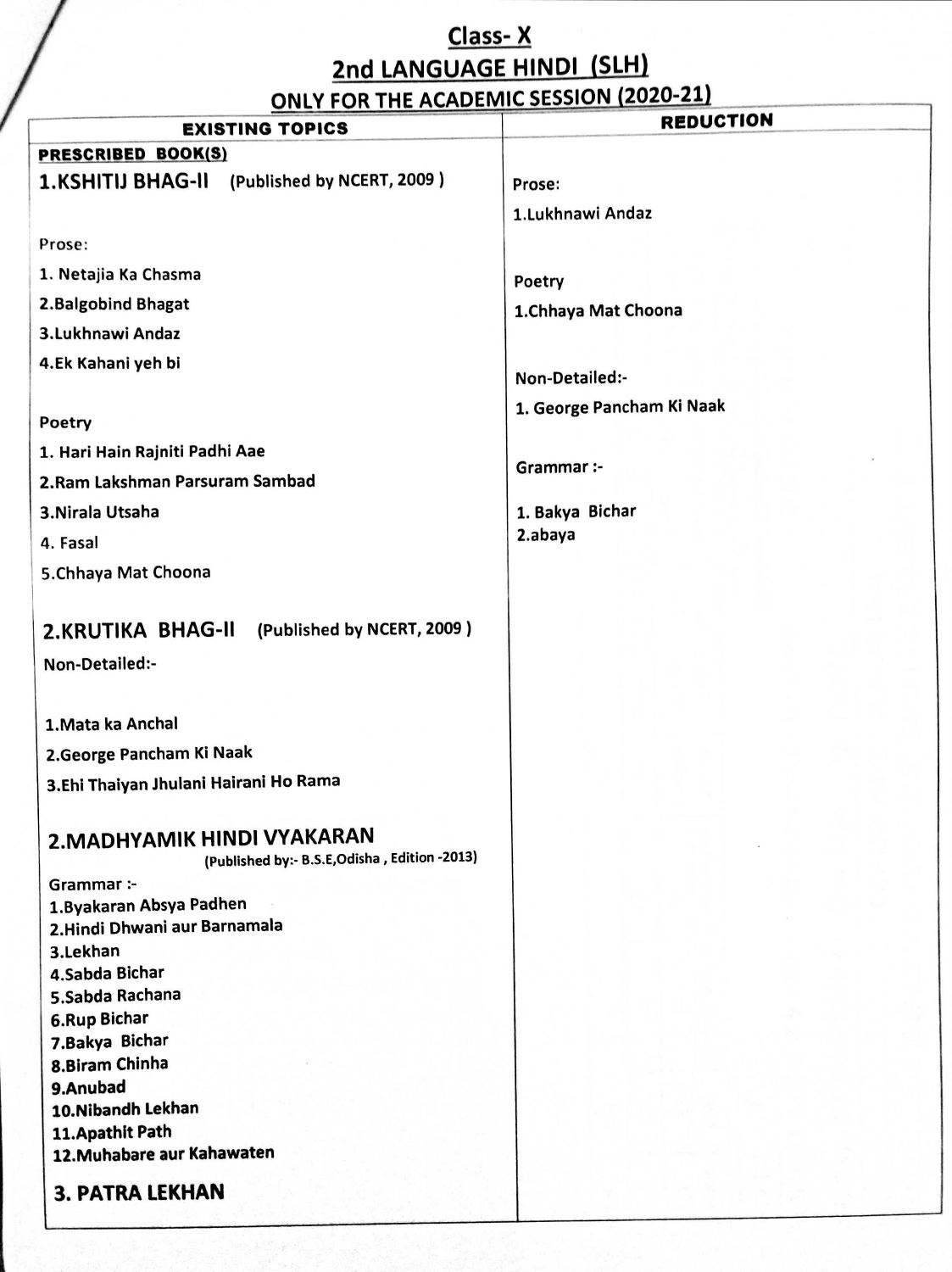**3rd LANGUAGE HINDI (TLH)**<br>ONLY FOR THE ACADEMIC SESSION (2020-21)

| <b>EXISTING TOPICS</b>                                         | <b>REDUCTION</b>         |
|----------------------------------------------------------------|--------------------------|
| PRESCRIBED BOOK(S)                                             |                          |
| १.हिन्दी सौरभ<br>(Published by:- B.S.E, Odisha, Edition -2013) |                          |
| पद्य :-                                                        | पद्य :-                  |
| १.अनमोल बाणी                                                   | १. काँटे कम-से कम मत बोओ |
| २.मनुष्यता                                                     |                          |
| ३.एक तिनका                                                     | गद्य :-                  |
| ४.चाँद का झिंगोला                                              | १. बोध                   |
| ५.नीड का निर्माण फिर फिर                                       | २. गिल्लु                |
| ६.काँटे कम-से कम मत बोओ                                        |                          |
| गद्य :-                                                        | व्याकरण:-                |
| १.मधुर भाषण                                                    | १.काल                    |
| २.बोध                                                          | २.अव्यय                  |
| ३.देशप्रेमी संन्यासी                                           |                          |
| ४. गिल्लु                                                      |                          |
| ५.जननी जन्मभूमि                                                |                          |
|                                                                |                          |
| २.माध्यमिक हिन्दी व्याकरण                                      |                          |
| (Published by:- B.S.E, Odisha, Edition -2013)                  |                          |
| १.संज्ञा- लिंग और वचन ा                                        |                          |
| २.कारक और परसर्ग ा                                             |                          |
| ३.सर्वनाम, विशेषण और अव्ययों का सामान्य परिचय ा                |                          |
| ४.क्रिया का काल, भेद, कर्म आधारित प्रशन                        |                          |
| प्रेरणार्थक क्रिया, संरचना- सरल और संयुक्त क्रिया              |                          |
| ५. विलोम और पर्यायवाची शब्द ा                                  |                          |
| ६. आति प्रचलित अ्यसर्ग और प्रत्यय ा                            |                          |
| ७. अनुवाद : हिंन्दी से मातूभाषा और मातूभाषा से हिन्दी ा        |                          |
| ८. अपठित अनुच्छेद ा                                            |                          |
|                                                                |                          |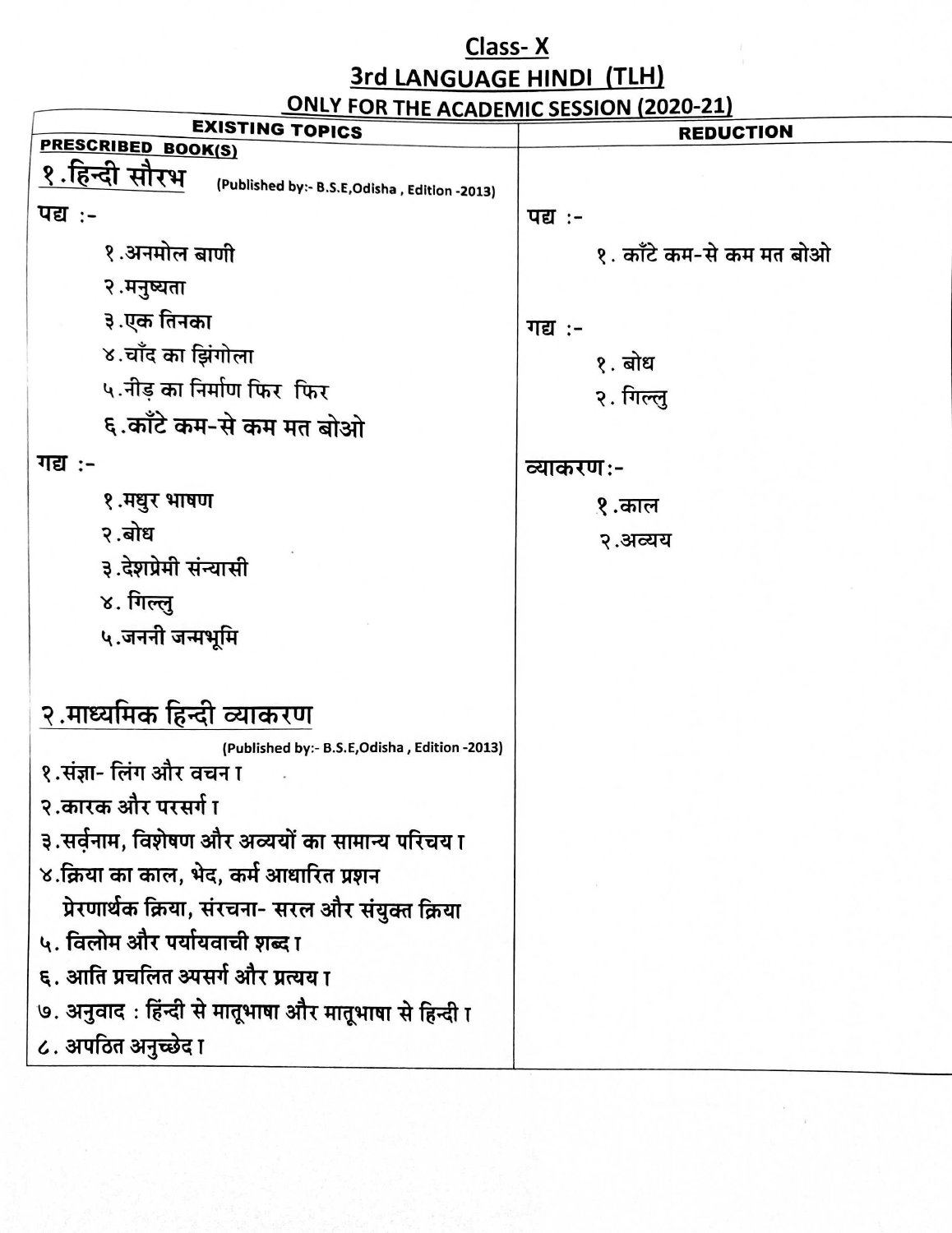# **2nd LANGUAGE ENGLISH (SLE)**

| <b>PRESCRIBED BOOK(S)</b><br><b>1. SKILLS OF COMMUNICATIVE ENGLISH</b><br><b>Detailed Text:-</b><br>(Published by:- B.S.E, Odisha, Revised Edition -2020)<br><b>Detailed Text:-</b><br>1. The Flower School<br>1. All Things Bright and Beautiful<br>2. Air Pollution: A Hidden Menace<br>2. A Letter to God<br>3. School's Goodbye<br><b>3. The Solitary Reaper</b><br>4.At the High School<br>Non-Detailed :-<br><b>5.Village Song</b><br>1. A Grain as big as a Hen's Egg<br><b>6. Festivals of North-East India</b><br>7. The Flower School<br>Grammar :-<br>8. Air Pollution: A Hidden Menace<br><b>1. Tense Revisited</b><br>9. From the Formalin Jar<br>2. Non- finite Verb Forms<br>10. School's Goodbye<br>3. Phrasal Verbs<br><b>Non-Detailed Text:-</b><br>1. A Tiger in the House<br>2. The Beggar<br>3. The Village Judge<br>4. A Grain as big as a Hen's Egg<br>5. A Great Son of India<br><b>2.LEARN AND PRACTICE GRAMMAR</b><br>(Published by:- B.S.E, Odisha, Edition -2013)<br><b>1. Tense Revisited</b><br>2. Types of Sentences<br>3. Subject Verb Agreement<br>4. Non- finite Verb Forms<br>5. Prepositions<br>6. Phrasal Verbs<br>7. Noun Clauses and Relative Clauses<br><b>8.Adverb Clauses</b><br><b>9.The Passive</b><br><b>10. Direct and Indirect Speech</b> | <b>EXISTING TOPICS</b> | <b>REDUCTION</b> |
|------------------------------------------------------------------------------------------------------------------------------------------------------------------------------------------------------------------------------------------------------------------------------------------------------------------------------------------------------------------------------------------------------------------------------------------------------------------------------------------------------------------------------------------------------------------------------------------------------------------------------------------------------------------------------------------------------------------------------------------------------------------------------------------------------------------------------------------------------------------------------------------------------------------------------------------------------------------------------------------------------------------------------------------------------------------------------------------------------------------------------------------------------------------------------------------------------------------------------------------------------------------------------------------|------------------------|------------------|
|                                                                                                                                                                                                                                                                                                                                                                                                                                                                                                                                                                                                                                                                                                                                                                                                                                                                                                                                                                                                                                                                                                                                                                                                                                                                                          |                        |                  |
|                                                                                                                                                                                                                                                                                                                                                                                                                                                                                                                                                                                                                                                                                                                                                                                                                                                                                                                                                                                                                                                                                                                                                                                                                                                                                          |                        |                  |
|                                                                                                                                                                                                                                                                                                                                                                                                                                                                                                                                                                                                                                                                                                                                                                                                                                                                                                                                                                                                                                                                                                                                                                                                                                                                                          |                        |                  |
|                                                                                                                                                                                                                                                                                                                                                                                                                                                                                                                                                                                                                                                                                                                                                                                                                                                                                                                                                                                                                                                                                                                                                                                                                                                                                          |                        |                  |
|                                                                                                                                                                                                                                                                                                                                                                                                                                                                                                                                                                                                                                                                                                                                                                                                                                                                                                                                                                                                                                                                                                                                                                                                                                                                                          |                        |                  |
|                                                                                                                                                                                                                                                                                                                                                                                                                                                                                                                                                                                                                                                                                                                                                                                                                                                                                                                                                                                                                                                                                                                                                                                                                                                                                          |                        |                  |
|                                                                                                                                                                                                                                                                                                                                                                                                                                                                                                                                                                                                                                                                                                                                                                                                                                                                                                                                                                                                                                                                                                                                                                                                                                                                                          |                        |                  |
|                                                                                                                                                                                                                                                                                                                                                                                                                                                                                                                                                                                                                                                                                                                                                                                                                                                                                                                                                                                                                                                                                                                                                                                                                                                                                          |                        |                  |
|                                                                                                                                                                                                                                                                                                                                                                                                                                                                                                                                                                                                                                                                                                                                                                                                                                                                                                                                                                                                                                                                                                                                                                                                                                                                                          |                        |                  |
|                                                                                                                                                                                                                                                                                                                                                                                                                                                                                                                                                                                                                                                                                                                                                                                                                                                                                                                                                                                                                                                                                                                                                                                                                                                                                          |                        |                  |
|                                                                                                                                                                                                                                                                                                                                                                                                                                                                                                                                                                                                                                                                                                                                                                                                                                                                                                                                                                                                                                                                                                                                                                                                                                                                                          |                        |                  |
|                                                                                                                                                                                                                                                                                                                                                                                                                                                                                                                                                                                                                                                                                                                                                                                                                                                                                                                                                                                                                                                                                                                                                                                                                                                                                          |                        |                  |
|                                                                                                                                                                                                                                                                                                                                                                                                                                                                                                                                                                                                                                                                                                                                                                                                                                                                                                                                                                                                                                                                                                                                                                                                                                                                                          |                        |                  |
|                                                                                                                                                                                                                                                                                                                                                                                                                                                                                                                                                                                                                                                                                                                                                                                                                                                                                                                                                                                                                                                                                                                                                                                                                                                                                          |                        |                  |
|                                                                                                                                                                                                                                                                                                                                                                                                                                                                                                                                                                                                                                                                                                                                                                                                                                                                                                                                                                                                                                                                                                                                                                                                                                                                                          |                        |                  |
|                                                                                                                                                                                                                                                                                                                                                                                                                                                                                                                                                                                                                                                                                                                                                                                                                                                                                                                                                                                                                                                                                                                                                                                                                                                                                          |                        |                  |
|                                                                                                                                                                                                                                                                                                                                                                                                                                                                                                                                                                                                                                                                                                                                                                                                                                                                                                                                                                                                                                                                                                                                                                                                                                                                                          |                        |                  |
|                                                                                                                                                                                                                                                                                                                                                                                                                                                                                                                                                                                                                                                                                                                                                                                                                                                                                                                                                                                                                                                                                                                                                                                                                                                                                          |                        |                  |
|                                                                                                                                                                                                                                                                                                                                                                                                                                                                                                                                                                                                                                                                                                                                                                                                                                                                                                                                                                                                                                                                                                                                                                                                                                                                                          |                        |                  |
|                                                                                                                                                                                                                                                                                                                                                                                                                                                                                                                                                                                                                                                                                                                                                                                                                                                                                                                                                                                                                                                                                                                                                                                                                                                                                          |                        |                  |
|                                                                                                                                                                                                                                                                                                                                                                                                                                                                                                                                                                                                                                                                                                                                                                                                                                                                                                                                                                                                                                                                                                                                                                                                                                                                                          |                        |                  |
|                                                                                                                                                                                                                                                                                                                                                                                                                                                                                                                                                                                                                                                                                                                                                                                                                                                                                                                                                                                                                                                                                                                                                                                                                                                                                          |                        |                  |
|                                                                                                                                                                                                                                                                                                                                                                                                                                                                                                                                                                                                                                                                                                                                                                                                                                                                                                                                                                                                                                                                                                                                                                                                                                                                                          |                        |                  |
|                                                                                                                                                                                                                                                                                                                                                                                                                                                                                                                                                                                                                                                                                                                                                                                                                                                                                                                                                                                                                                                                                                                                                                                                                                                                                          |                        |                  |
|                                                                                                                                                                                                                                                                                                                                                                                                                                                                                                                                                                                                                                                                                                                                                                                                                                                                                                                                                                                                                                                                                                                                                                                                                                                                                          |                        |                  |
|                                                                                                                                                                                                                                                                                                                                                                                                                                                                                                                                                                                                                                                                                                                                                                                                                                                                                                                                                                                                                                                                                                                                                                                                                                                                                          |                        |                  |
|                                                                                                                                                                                                                                                                                                                                                                                                                                                                                                                                                                                                                                                                                                                                                                                                                                                                                                                                                                                                                                                                                                                                                                                                                                                                                          |                        |                  |
|                                                                                                                                                                                                                                                                                                                                                                                                                                                                                                                                                                                                                                                                                                                                                                                                                                                                                                                                                                                                                                                                                                                                                                                                                                                                                          |                        |                  |
|                                                                                                                                                                                                                                                                                                                                                                                                                                                                                                                                                                                                                                                                                                                                                                                                                                                                                                                                                                                                                                                                                                                                                                                                                                                                                          |                        |                  |
|                                                                                                                                                                                                                                                                                                                                                                                                                                                                                                                                                                                                                                                                                                                                                                                                                                                                                                                                                                                                                                                                                                                                                                                                                                                                                          |                        |                  |
|                                                                                                                                                                                                                                                                                                                                                                                                                                                                                                                                                                                                                                                                                                                                                                                                                                                                                                                                                                                                                                                                                                                                                                                                                                                                                          |                        |                  |
|                                                                                                                                                                                                                                                                                                                                                                                                                                                                                                                                                                                                                                                                                                                                                                                                                                                                                                                                                                                                                                                                                                                                                                                                                                                                                          |                        |                  |
|                                                                                                                                                                                                                                                                                                                                                                                                                                                                                                                                                                                                                                                                                                                                                                                                                                                                                                                                                                                                                                                                                                                                                                                                                                                                                          |                        |                  |
|                                                                                                                                                                                                                                                                                                                                                                                                                                                                                                                                                                                                                                                                                                                                                                                                                                                                                                                                                                                                                                                                                                                                                                                                                                                                                          |                        |                  |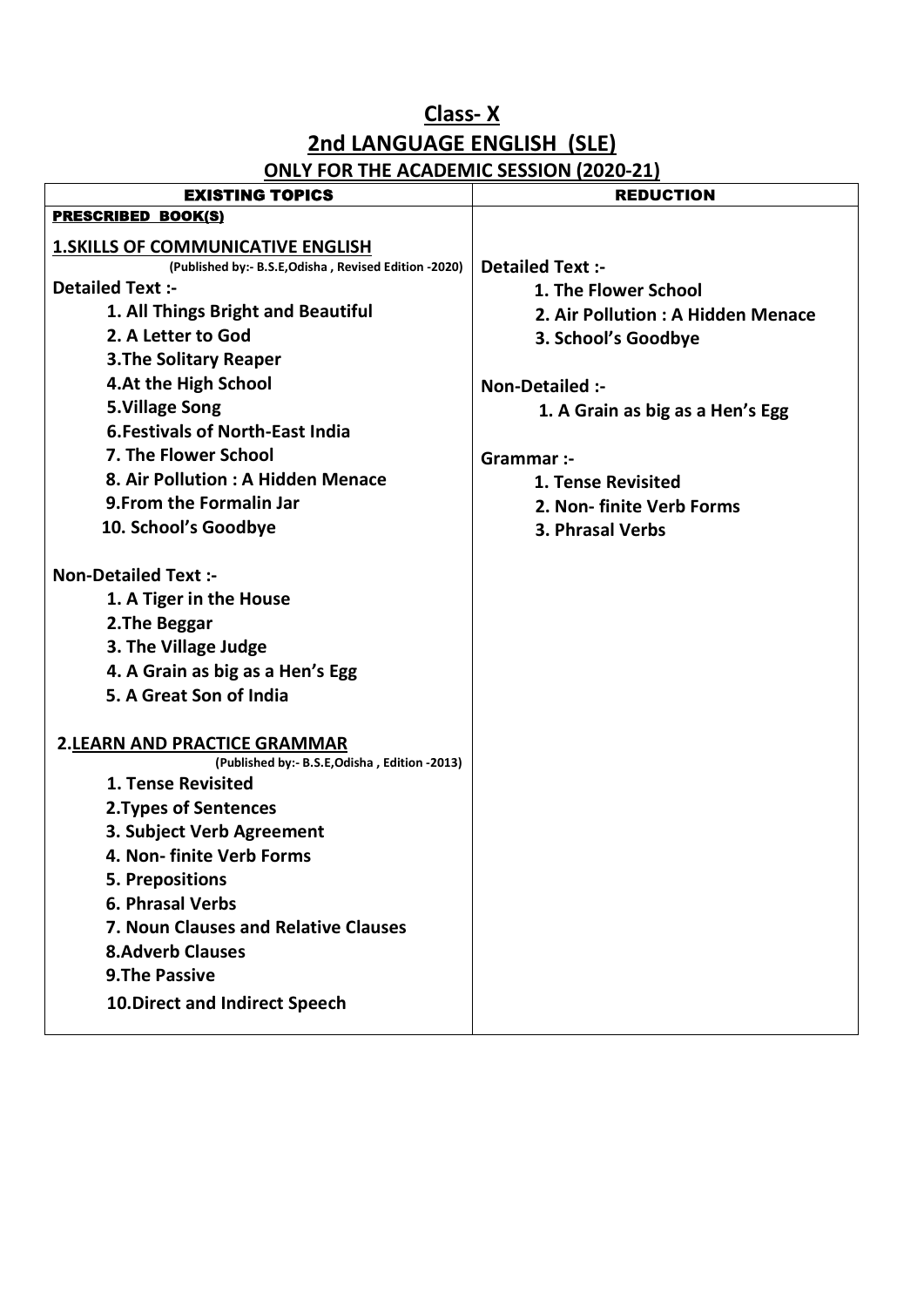## **3rd LANGUAGE SANSKRIT (TLS)**

| <u>SINET TON THE ACADEMIC SESSION (2020 21)</u><br><b>EXISTING TOPICS</b> | <b>REDUCTION</b>               |
|---------------------------------------------------------------------------|--------------------------------|
| <b>PRESCRIBED BOOK(S)</b>                                                 |                                |
| १.संस्कृतसाहित्यमन्जरी                                                    | ଗଦ୍ୟ :–                        |
| (Published by:- B.S.E, Odisha, Edition -2013)                             | ୧. ବକ କୁଳୀରକ କଥା               |
| ଗଦ୍ୟ :-                                                                   | ୨ <b>.</b> ଭୌତିକଂ ପର୍ଯ୍ୟାବରଣମୂ |
| ୧.ସୁଶିଷ୍ୟଃ ଉପମନ୍ୟୁଃ                                                       |                                |
| ୨.ବକ-କୁଳୀରକ କଥା                                                           | ପଦ୍ୟ :–                        |
| ୩.ଭୌତିକଂ ପର୍ଯ୍ୟାବରଣମୂ                                                     | ୧ .ଯୁଧିଷିର-ଯକ୍ଷସୟାଦଃ           |
| ୪. ସ୍ୱାମୀ ବିବେକାନନ୍ଦଃ                                                     |                                |
| ୫. ଶିଶୁବାସ୍ଲ୍ୟମ୍                                                          |                                |
| ପଦ୍ୟ :–                                                                   | ଅନୁଚ୍ଛେଦଃ :-                   |
| ୧.ସୀତାୟାଃ ବନଗମନମୂ                                                         | ୧. ସର୍ବଂସହା                    |
| ୨ .ଯୁଧିଷିର-ଯକ୍ଷସମ୍ଭାଦଃ                                                    | ୨ <b>.</b> କିଂ ଫଳମସ୍ତିଦାନସ୍ୟ   |
| ଅନୁଚ୍ଛେଦଃ :-                                                              | ୨ .  ଯଶୋଦେହେନଜୀବତି             |
| ୧.ଅସାଧସାଧନମୂ                                                              |                                |
| ୨.ସନ୍ନିମିତେବରଂତ୍ୟାଗଃ                                                      | ବ୍ୟାକରଣମ୍ :- ସମାସ :-           |
| ୩.ବୃଦ୍ଧିର୍ଯସ୍ୟବଳଂ ତସ୍ୟ                                                    | (i). ଦ୍ୱିଗ <u>ୁ</u> ଃ          |
| ୪.ସର୍ବଂସହା                                                                | (ii). ଅବ୍ୟୟୀଭାବଃ               |
| ୫.କିଂ ଫଳମତ୍ତିଦାନସ୍ୟ                                                       | (iii). ଦୃନ୍ଦ                   |
| ୬.ଅହିଂସାଚରଣମ୍                                                             | କୃଦନ୍ତଃ:–                      |
| ୭.ଅସ୍ମାକଂ ରାଷ୍ଟ୍ରିୟଧୂଳଃ                                                   | (i).କ୍ତିନ୍                     |
| ୮․ ଯଶୋଦେହେନକୀବତି                                                          |                                |
| ୯ . ହୀରାକୁଦବନ୍ଧଃ                                                          |                                |
| ୧୦. ପରବୃଦ୍ଧିଭୟଙ୍କରୀ                                                       |                                |
| ୨.ସଂସ୍କୃତବ୍ୟାକରଣ ପ୍ରକାଶଃ                                                  |                                |
| (Published by:- B.S.E, Odisha, Edition -2013)                             |                                |
| ୧.ସ୍ୱୀପ୍ରତ୍ୟୟଃ                                                            |                                |
| ୨.ସମାସ (୧.ଅବ୍ୟୟୀଭାବଃ,୨.ଦ୍ୱିଗ୍ରୁଃ , ୩. ଦୃନ୍ଦ                               |                                |
| (i).ତତ୍ପୁରୁଷଃ (ପ୍ରାଦି ବ୍ୟତିତ)                                             |                                |
| (ii).କମିଧାରୟଃ (ଉପମିତ,ଉଣ, ମାନ, ଋପକ ବ୍ୟତୀତ)                                 |                                |
| (iii).ବହୁବ୍ରୀହଃ(ସମାନାଧିକରଣ, ବ୍ୟଧିକରଣ , ସହାଥତ)                             |                                |
| ୩.କୃଦନ୍ତଃ- $($ ଶତୃ, ଶାନଚ୍, ତବ୍ୟ, ଅନୀୟ, କ୍ତ, କ୍ତବତ୍ରୁ,                     |                                |
| କ୍ଷ୍ୟ, ଲ୍ୟପ, ତୁମୁନ୍, କ୍ତିନ୍, ଲ୍ୟୁଟ୍, ଘଞ୍ )                                |                                |
|                                                                           |                                |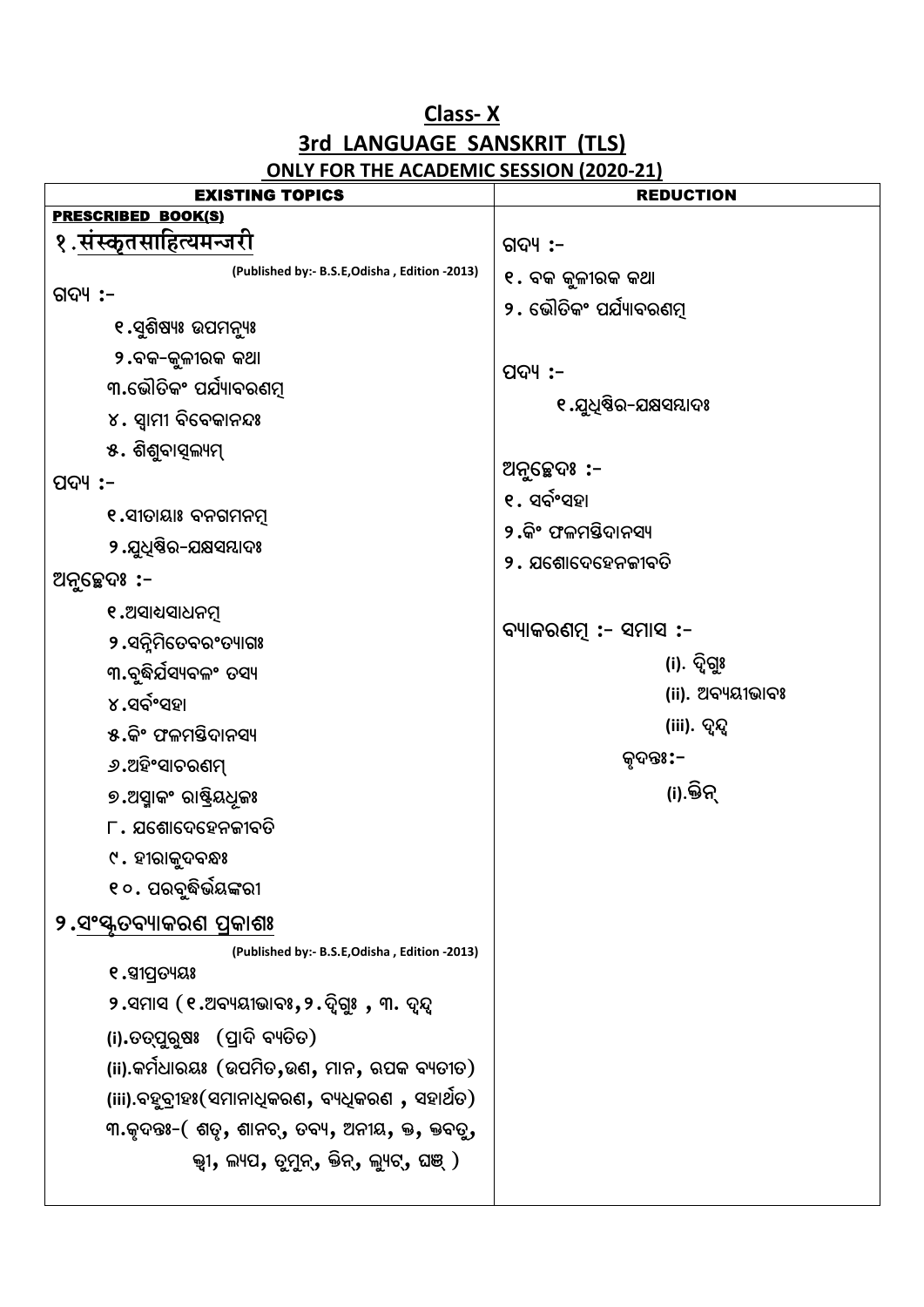#### Class-X 3rd LANGUAGE ODIA (TLO) ONLY FOR THE ACADEMIC SESSION (2020-21)

| <b>EXISTING TOPICS</b>                         |                     | <b>REDUCTION</b>    |
|------------------------------------------------|---------------------|---------------------|
| <b>PRESCRIBED BOOK(S)</b>                      |                     |                     |
| ୧.ସାହିତ୍ୟ ସୌରଭ                                 |                     |                     |
| (Published by:- B.S.E, Odisha, Edition -2013)  | ପଦ୍ୟ :- ୧.ନବ ପ୍ରକାଶ |                     |
| ପଦ୍ୟ :-                                        |                     |                     |
| ୧. ଉତ୍କଳ ଲଳନା                                  |                     | ଗଦ୍ୟ :- ୧. ଲୋକ ଚରିତ |
| 9 <b>. ଉତ୍କଳ ବନ୍ଦନା</b>                        |                     |                     |
| ୩.ଭାରତର ନୂଆ ଛାତ୍ର                              | ମାଧ୍ୟମିକ ବ୍ୟାକରଣ :- |                     |
| ୪.ନବ ପ୍ରକାଶ                                    |                     | ୧. ରୂଢ଼ି ଓ ଲୋକବାଣୀ  |
| ଗଦ୍ୟ :–                                        |                     |                     |
| ୧. ଲୋକ ଚରିତ                                    |                     |                     |
| ୨.ପରିବେଶର ସୁରକ୍ଷା                              |                     |                     |
| ୩. ଖାରବେଳ                                      |                     |                     |
| ୪. ସ୍ୱାମୀ ବିବେକାନନ୍ଦ                           |                     |                     |
| ଗଞ୍ଚ :- ୧. ମାଗୁଣିର ଶଗଡ଼                        |                     |                     |
| ଏକାଙ୍କିକା :-୧. ପଦ୍ମିନୀ                         |                     |                     |
|                                                |                     |                     |
| ୨.ମାଧ୍ୟମିକ ବ୍ୟାକରଣ                             |                     |                     |
| (Published by:- B.S.E, Odisha, Edition -2013)  |                     |                     |
| ୧. ବାକ୍ୟ ବିଚାର                                 |                     |                     |
| ୨. 'ଣ' ତ୍ୱ ବିଧି, 'ଷ' ତ୍ୱ ବିଧି ଓ ସାଧାରଣ ଅଶୁଦ୍ଧି |                     |                     |
| ୩. ରୂଢ଼ି ଓ ଲୋକବାଣୀ                             |                     |                     |
| ୪. ଅନୁବାଦ ପ୍ରକରଣ                               |                     |                     |
| ୫.ଛନ୍ଦ ଓ ଅଳଙ୍କାର                               |                     |                     |
| <i>୬</i> . ତଥ୍ୟଭିତିକ ବିବରଣୀ                    |                     |                     |
| ୭. ଟିପ୍ପଣୀ ଓ ଚିଠା ପ୍ରସ୍ତୁତି                    |                     |                     |
|                                                |                     |                     |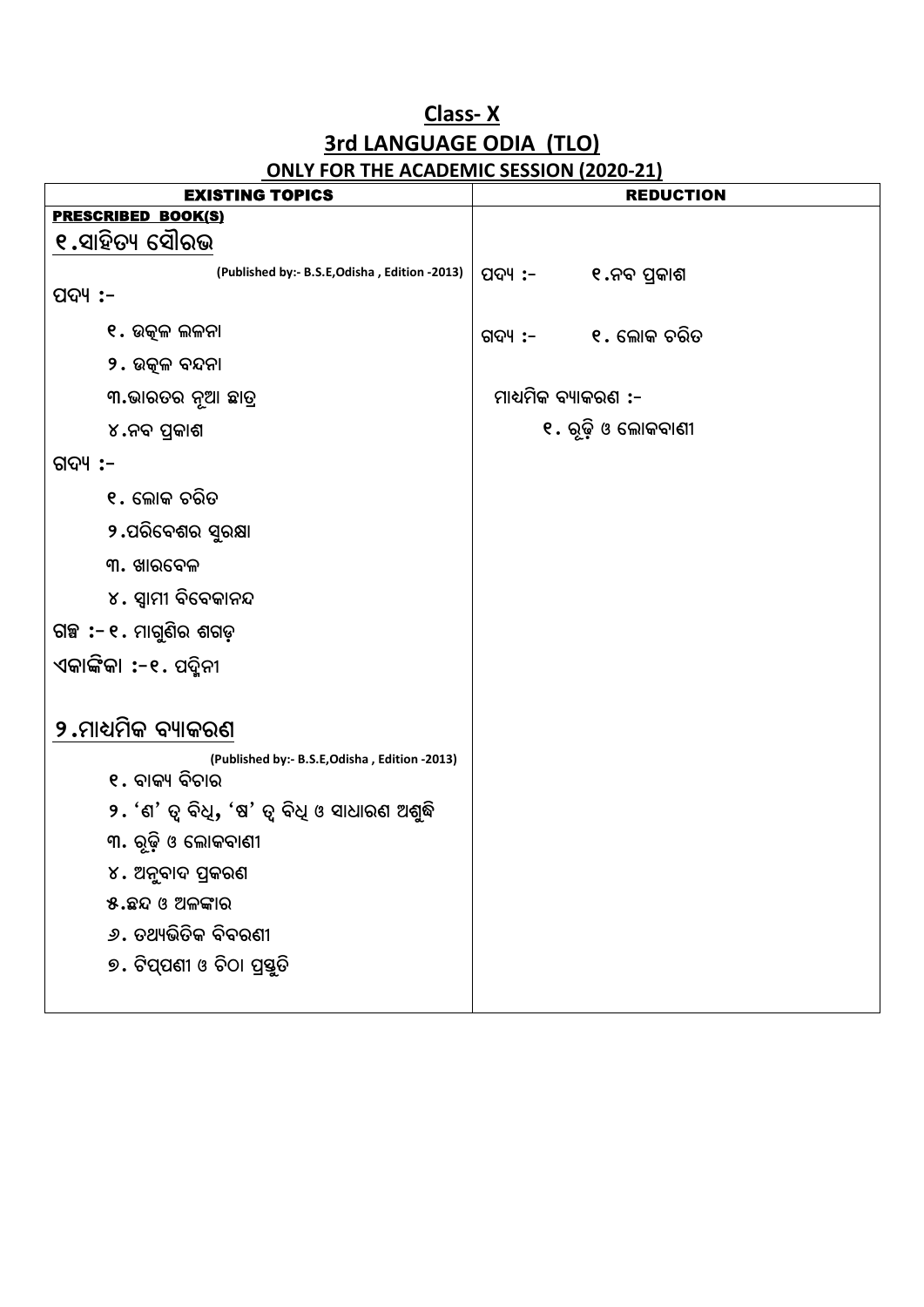### **Class- X 3rd LANGUAGE PERSIAN (TLP) ONLY FOR THE ACADEMIC SESSION (2020-21)**

#### SYLLABUS AFTER REDUCTION

#### PRESCRIBED BOOK(S)

**FARSI KI DOOSRI KITAB (Published by Quadri Kutub Khana, Nala Road, Rourkela)**

#### **TOPICS**

**Prose :-** 

**1. Intekhab -Az-Gulistan (Bab-e-Awwal-Dar Seerat-e-Padshahan)(From Hlkayat No-9 to 12) 2. Dar Akhlaque-Darweshan (First three Hlkayat)** 

- 
- **Poetry :- 1.Targheeb-e-Khamooshi 2.Amal-e-Khalish 3.Mana-Az-Kasrat-e-Khab-o- Taam 4.Mana-Az-Khud Arai-o-Khudsatal 5.Nishan-e-Ablahi 6.Takeed Ba Yad-e-Haque 7.Sa-adat**

**IRANI ZUBAN KA QUAYEDA (Published by Quadri Kutub Khana, Nala Road, Rourkela) Grammar:-** 

#### **ISM KA BAYAN**

**1.Ism-Fa-el, Ism Mafwool, Ism Halia** 

**2.Hasil-e- Masdar, Ism Ala** 

**3.Ism Mokabbar, Ism Mosaggar** 

**4.Ism Sawt, Ism Zarf, Ism-e- Jama, Ismaye Kenayat**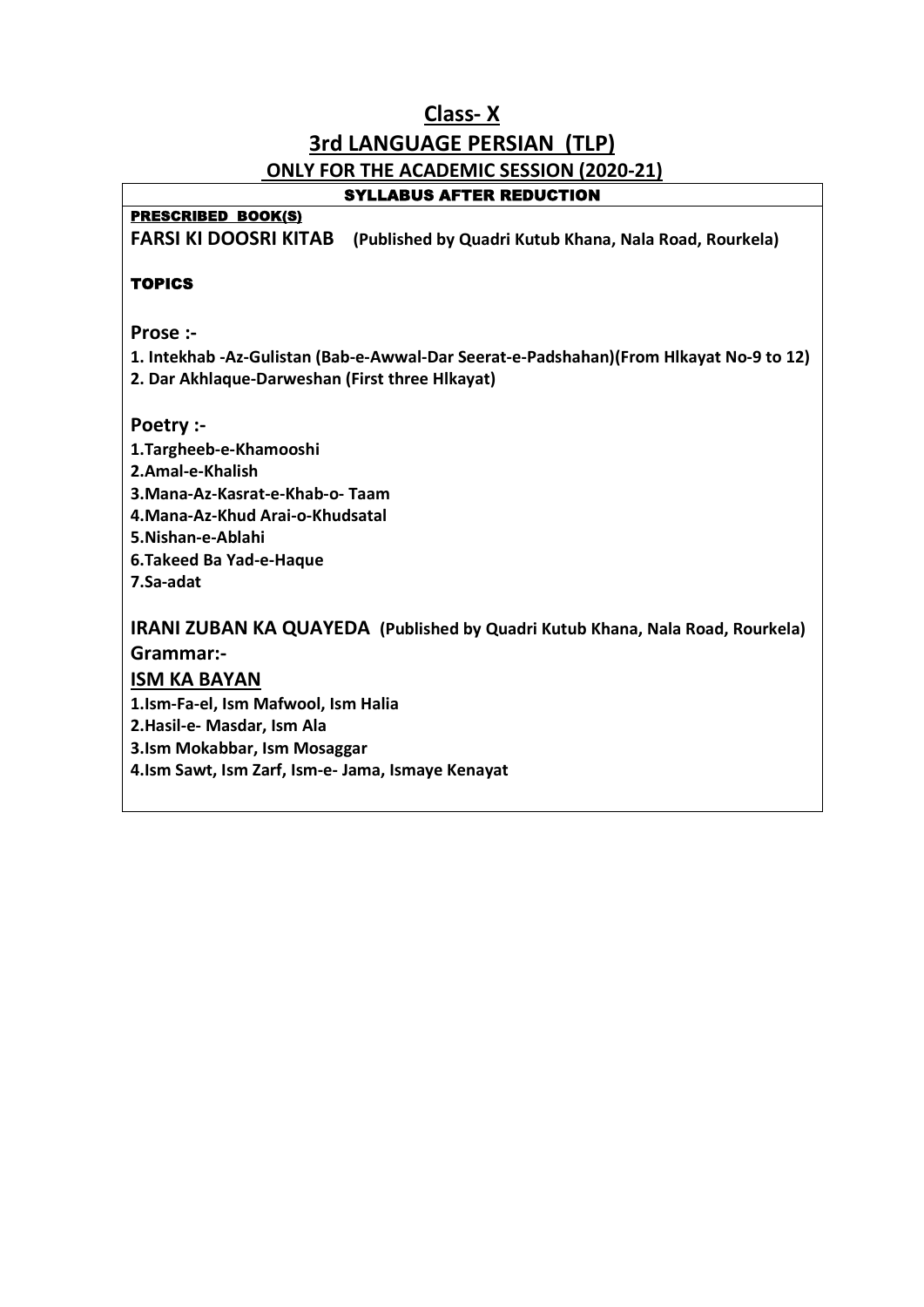#### **Class- X MATHEMATICS (MTH) ONLY FOR THE ACADEMIC SESSION (2020-21)**

| <b>EXISTING TOPICS</b>                                                       |                     |                           | <b>REDUCTION</b>                                          |
|------------------------------------------------------------------------------|---------------------|---------------------------|-----------------------------------------------------------|
| <b>PRESCRIBED BOOK(S)</b>                                                    |                     | ମାଧ୍ୟମିକ ବୀଜଗଣିତ          |                                                           |
| ୧.ମାଧ୍ୟମିକ ବୀଜଗଣିତ                                                           |                     |                           |                                                           |
| (Published by:- B.S.E, Odisha, Revised Edition -2020)                        |                     | ୧.ପ୍ରଥମ ଅଧ୍ୟାୟ :-         | ୧.୬ (ଅଣ ସରଳରେଖିୟ ସହସମୀକରଣ)                                |
| ୧.ପ୍ରଥମ ଅଧ୍ୟାୟ :-                                                            | ସରଳ ସହସମୀକରଣ        |                           | ୧.୭ (ଅଣ ସରଳରେଖିୟ ସହସମୀକରଣ  ଦ୍ୱାରା                         |
| ୨.ଦୃିତୀୟ ଅଧ୍ୟାୟ :-                                                           | ଦ୍ୱିଘାତ ସମୀକରଣ      |                           | ସମାଧାନ ହେଉଥିବା ପାଟିଗଣିତ)                                  |
| ୩.ତୃତୀୟ ଅଧ୍ୟାୟ :-                                                            | ସମାନ୍ତର ପ୍ରଗତି      | ୨.ଦ୍ୱିତୀୟ ଅଧ୍ୟାୟ :-       | $9. \Gamma$                                               |
| ୪.ଚତୁର୍ଥ ଅଧାୟ :-                                                             | ସମ୍ଭାବ୍ୟତା          | ୩.ତୃତୀୟ ଅଧାୟ :-           | ୩.୩                                                       |
| ୫.ପଚଂମ ଅଧ୍ୟାୟ :-                                                             | ପରିସଂଖ୍ୟନ           |                           | ୪.ପଚଂମ ଅଧ୍ୟାୟ :-     ୫.୨.୧  ରେ ଥିବା ସୋପାନ ବିଚ୍ୟୁତ ପ୍ରଣାଳି |
| $9.88$ ଷ ଅଧାୟ $\,$ :-                                                        | ସ୍ଥାନାଙ୍କ ଜ୍ୟାମିତି  |                           | ୫.୨.୨ ରେ ଥିବା ଓଜାଇଭ୍                                      |
| ୭.ସପ୍ତମ ଅଧାୟ :-                                                              | ସଡ଼କ ସୁରକ୍ଷା ଶିକ୍ଷା | ୫.ଷଷ ଅଧାୟ :-              | ୬.୫                                                       |
|                                                                              |                     | $9.$ ସପ୍ତମ ଅଧାୟ $\cdot$ - | 9.8                                                       |
| ୨.ମାଧ୍ୟମିକ ଜ୍ୟାମିତି<br>(Published by:- B.S.E, Odisha, Revised Edition -2020) |                     | ମାଧ୍ୟମିକ ଜ୍ୟାମିତି         |                                                           |
| ୧.ପ୍ରଥମ ଅଧ୍ୟାୟ :-      କ୍ୟାମିତିରେ ସାଦୃଶ୍ୟ                                    |                     | ୧.ପ୍ରଥମ ଅଧ୍ୟାୟ :-         | ୧.୧,୧.୨,୧.୩ ଓ ୧.୪ ରେ ଥିବା                                 |
| ୨.ଦିତୀୟ ଅଧାୟ :-                                                              | ବୃତ                 |                           | ଉପପାଦ୍ୟ, ଅନୁସିଦ୍ଧାନ୍ତ ଓ ପ୍ରମେୟ ଗୁଡ଼ିକର                    |
| ୩. ତୃତୀୟ ଅଧାୟ :-                                                             | ବୃତର ସ୍ୱର୍ଶକ        |                           | ୧.୭ (ସମ୍ପୂର୍ଣ)<br>ପ୍ରମାଶ ।                                |
| ୪.ଚତୁର୍ଥ ଅଧ୍ୟାୟ :-      ତ୍ରିକୋଣମିତି                                          |                     | ୨.ଦ୍ୱିତୀୟ ଅଧ୍ୟାୟ :-       | ୨.୧,୨.୨ ର ଉପପାଦ୍ୟ-୭, ଅନୁସିଦ୍ଧାନ୍ତ ଓ                       |
| ୫.ପଚଂମ ଅଧ୍ୟାୟ :-                                                             | ପରିମିତି             |                           | ପ୍ରମେୟ ଗୁଡ଼ିକର ପ୍ରମାଣ ।                                   |
| $9.88$ ଅଧାୟ $\cdot$ -                                                        | ଅଙ୍କନ               |                           | ୨.୬ ଓ ୨.୮ ର ପ୍ରମେୟ ଓ ଅନୁସିଦ୍ଧାନ୍ତ ଗଡ଼ିକର                  |
|                                                                              |                     |                           | ପ୍ରମାଣ ।                                                  |
|                                                                              |                     | ୩. ତୃତୀୟ ଅଧ୍ୟାୟ :-        | ୩.୧ ଠାରୁ ୩.୭ ରେ ଥିବା ଉପପାଦ୍ୟ-୧୫ ,                         |
|                                                                              |                     |                           | ସମୟ ପ୍ରମେୟ ଓ ଅନୁସିଦ୍ଧାନ୍ତ ଗୁଡ଼ିକର ପ୍ରମାଣ ।                |
|                                                                              |                     |                           | ୪.ଚତୁର୍ଥ ଅଧ୍ୟାୟ :- ୪.୧୦ ର ଉଦାହରଣ ୧୯,୨୦ ଓ ୨୧ ,             |
|                                                                              |                     |                           | ଅନୁଶୀଳନୀ ୪(C) ର 'ଖ' ବିଭାଗ ।                               |
|                                                                              |                     |                           |                                                           |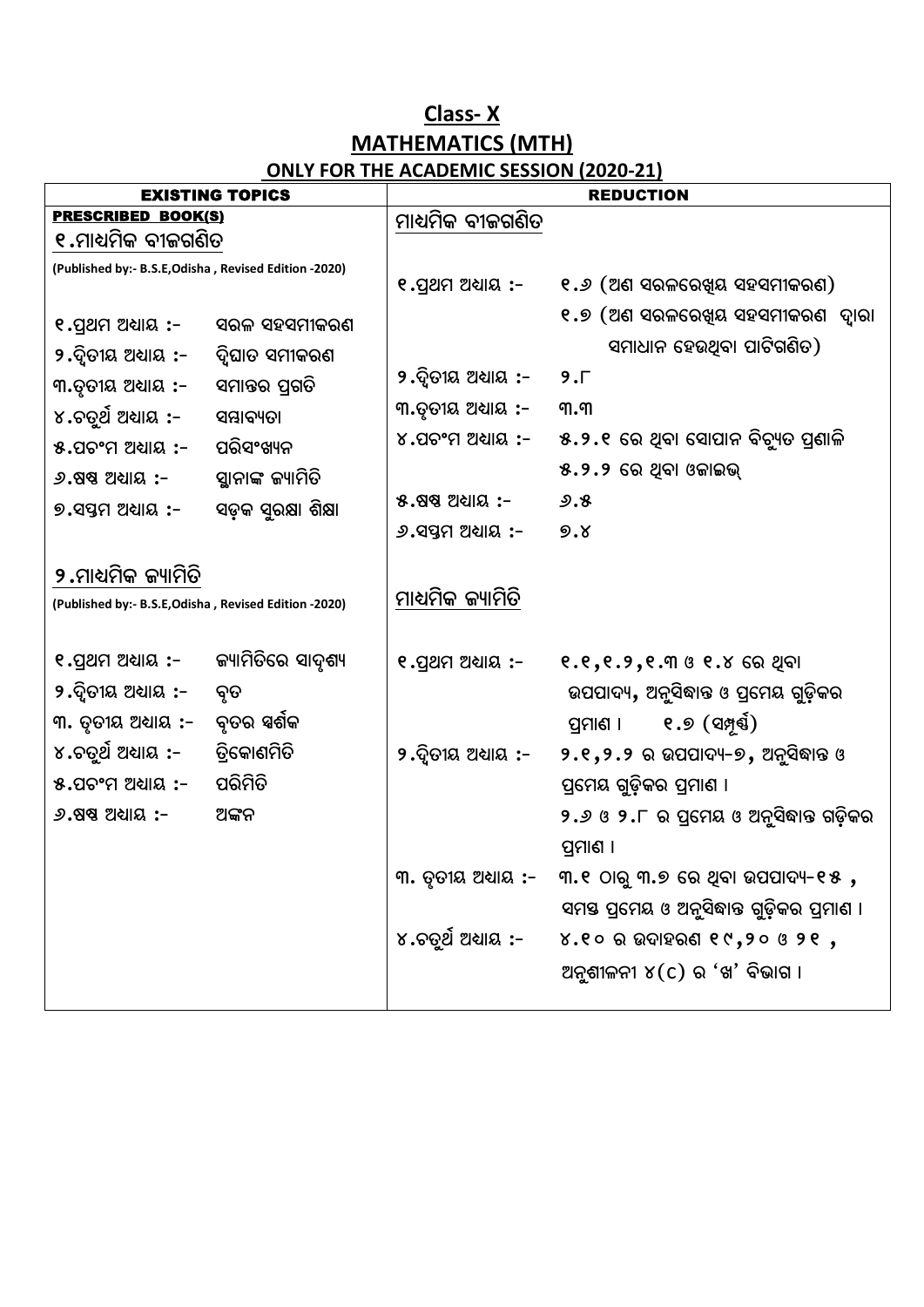#### **Class- X GENERAL SCIENCE (GSC) ONLY FOR THE ACADEMIC SESSION (2020-21)**

| <b>EXISTING TOPICS</b>                                                 | <b>REDUCTION</b>                               |
|------------------------------------------------------------------------|------------------------------------------------|
| <b>PRESCRIBED BOOK</b>                                                 | ଭୌତିକ ବିଜ୍ଞାନ                                  |
| ୧.ଭୌତିକ ବିଜ୍ଞାନ                                                        | ୧. ଧାତୁ ଓ ଅଧାତୁ (3.5 )                         |
| (Published by:- B.S.E, Odisha, Revised Edition -2020)                  | ୨. କାର୍ବନ ଓ ଏହାର ଯୌଗିକ (4.2.3, 4.2.4 & 4.2.5 ) |
| ୧. ରାସାୟନିକ ପ୍ରତିକ୍ରିୟା ଓ ରାସାୟନିକ ସମୀକରଣ                              | ୩. ମାନବ ଚକ୍ଷୁ ଓ ବର୍ଷକଗତ (ସମ୍ପୁର୍ଷ ଅଧ୍ୟାୟ )     |
| ୨.ଅମୁ, କ୍ଷାରକ ଓ ଲବଣ                                                    | ୪. ବିଦ୍ୟୁତ୍ ସ୍ରୋତର ବୃୟକୀୟ ପ୍ରଭାବ (9.7 & 9.8 )  |
| ୩. ଧାତୁ ଓ ଅଧାତୁ                                                        |                                                |
| ୪. କାର୍ବନ ଓ ଏହାର ଯୌଗିକ                                                 | ଜୀବ ବିଜ୍ଞାନ                                    |
| ୫. ମୌଳିକଗୁଡ଼ିକର ପର୍ଯ୍ୟାୟ ଶ୍ରେଣୀକରଣ                                     | ୧ <b>.</b> ବଂଶାନୁକ୍ରମ ଓ ବିବର୍ତନ                |
| ୬.ଆଲେକ- ପ୍ରତିଫଳ ଓ ପ୍ରତିସରଣ                                             | ୨. ଶକ୍ତିର ଉସ୍                                  |
| ୭. ମାନବ ଚକ୍ଷୁ ଓ ବର୍ଷଜଗତ                                                | ୩. ପ୍ରାକୃତିକ ସଂପଦର ସଂରକ୍ଷଣ                     |
| ୮.ବିଦ୍ୟୁତ୍                                                             |                                                |
| ୯. ବିଦ୍ୟୁତ୍ ସ୍ରୋତର ଚୃୟକୀୟ ପ୍ରଭାବ                                       |                                                |
| ୨.ଜୀବ ବିଜ୍ଞାନ<br>(Published by:- B.S.E, Odisha, Revised Edition -2020) |                                                |
| ୧. ପୋଷଣ                                                                |                                                |
| ୨.ଶ୍ୱସନ                                                                |                                                |
| ୩.ପରିବହନ ଓ ସଂଚାଳନ                                                      |                                                |
| ୪.ରେଚନ                                                                 |                                                |
| ୫. ନିୟତ୍ତଣ ଓ ସମନ୍ୟ                                                     |                                                |
| ୬. ଜନନ                                                                 |                                                |
| ୭.ବଂଶାନୁକ୍ରମ ଓ ବିବର୍ତନ                                                 |                                                |
| ୮. ଶକ୍ତିର ଉସ୍                                                          |                                                |
| ୯. ଆମ ପରିବେଶ                                                           |                                                |
| ୧୦. ପ୍ରାକୃତିକ ସଂପଦର ସଂରକ୍ଷଣ                                            |                                                |
|                                                                        |                                                |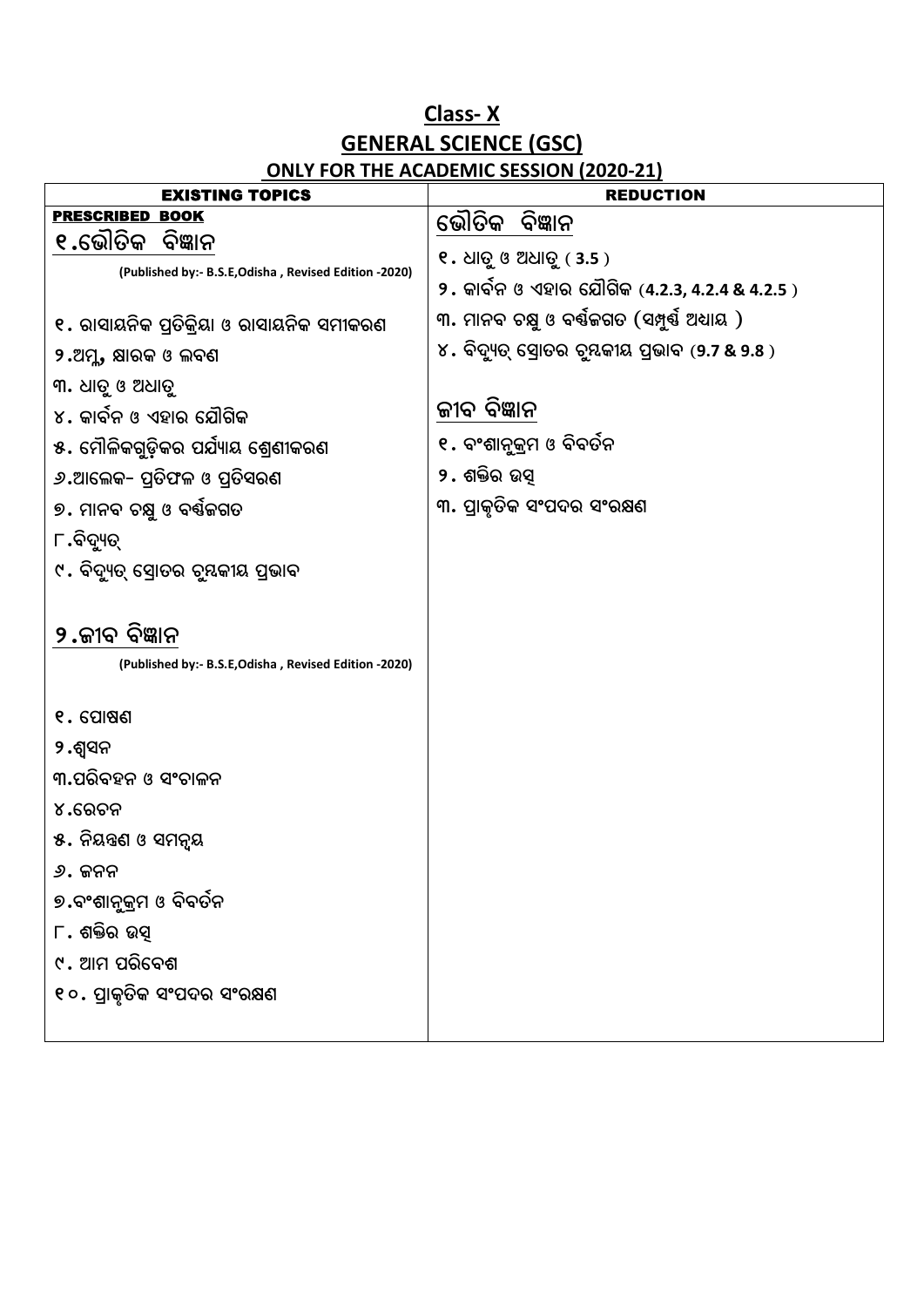#### **Class- X SOCIAL SCIENCE (SSC) ONLY FOR THE ACADEMIC SESSION (2020-21)**

| <b>EXISTING TOPICS</b>                                | <b>REDUCTION</b>                                    |  |
|-------------------------------------------------------|-----------------------------------------------------|--|
| <b>PRESCRIBED BOOK</b>                                | ଇତିହାସ ଓ ରାଜନୀତି ବିଜ୍ଞାନ                            |  |
| ୧.ଇତିହାସ ଓ ରାଜନୀତି ବିଜ୍ଞାନ                            | ଇତିହାସ                                              |  |
| (Published by:- B.S.E, Odisha, Revised Edition -2020) |                                                     |  |
| ଇତିହାସ                                                | ୧.୨୦୦୦ ଖ୍ରୀଷ୍ଟାବ୍ଦ ପର୍ଯ୍ୟନ୍ତ ସ୍ୱାଧୀନତା ପରବର୍ତୀ ଭାରତ |  |
| ୧.ଭାରତୀୟ ଜାତୀୟ ଆନ୍ଦୋଳନ-ଗାନ୍ଧୀଯୁଗ                      | (i) ଦେଶୀୟ ରାଜ୍ୟମାନଙ୍କର ମିଶ୍ରଣ                       |  |
| ୨.ସ୍ୱତନ୍ତ ଓଡ଼ିଶା ପ୍ରଦେଶ ଗଠନ                           | (ii) ଗୋଆ ଓ ପୁଦ୍ୱଚେରୀର ମୁକ୍ତି                        |  |
| ୩.୨୦୦୦ ଖ୍ରୀଷ୍ଟାବ୍ଦ ପର୍ଯ୍ୟନ୍ତ ସ୍ୱାଧୀନତା ପରବର୍ତୀ ଭାରତ   |                                                     |  |
| ୪.ସ୍ୱାଧୀନତୋତର ଓଡ଼ିଶାର ବିକାଶ                           | ରାଜନୀତି                                             |  |
| ରାଜନୀତି                                               | ୧.ଭାରତରେ ସ୍ୱାଧୀନତା ପରବର୍ତୀ ରାଜ୍ୟ ପୁନର୍ଗଠନ           |  |
| ୧.ଭାରତରେ ସ୍ୱାଧୀନତା ପରବର୍ତୀ ରାଜ୍ୟ ପୁନର୍ଗଠନ             |                                                     |  |
| ୨.ଭାରତରେ ଗଣତନ୍ତ                                       | ୨.ଭାରତର ବୈଦେଶିକ ନୀତି                                |  |
| ୩.ସଡ଼କ ନିରାପତା, ସଚେତନତା ଓ ଇନ୍ଧନ ସଂରକ୍ଷଣ               | (i)ଭାରତର ଯୁକ୍ତରାଷ୍ଟ୍ର ଆମେରିକା ଓ ଋଷିଆ ସହିତ ସମ୍ପର୍କ   |  |
| ୪.ଭାରତର ବୈଦେଶିକ ନୀତି                                  |                                                     |  |
|                                                       | ଭୂଗୋଳ ଓ ଅଥନୀତ                                       |  |
| ୨.ଭ୍ଗୋଳ ଓ ଅଥିନୀତ                                      | ଭୂଗୋଳ                                               |  |
| (Published by:- B.S.E, Odisha, Revised Edition -2020) | ୧. କୈବ ସୟଳ                                          |  |
| <u>ଭୂଗୋଳ</u>                                          | ୨. ଜଳ ସୟଳ                                           |  |
| $e.$ ସୟଳ                                              | ୩.ବିନିର୍ମାଣ ଉଦ୍ୟୋଗ                                  |  |
| ୨. କୈବ ସୟଳ                                            | ଅର୍ଥନୀତ                                             |  |
| ୩. ଜଳ ସୟଳ                                             | ୧. ଅର୍ଥନୈତିକ ବ୍ୟବସ୍ଥା                               |  |
| ୪. ଖଣିକ ସୟଳ                                           |                                                     |  |
| ୫. ଶକ୍ତି ସୟଳ                                          |                                                     |  |
| ୬. କୃଷି                                               |                                                     |  |
| ୭. ବିନିର୍ମାଣ ଉଦ୍ୟୋଗ                                   |                                                     |  |
| $\Gamma$ . ପରିବହନ , ଯୋଗଯୋଗ ଏବଂ ବାଣିଜ୍ୟ                |                                                     |  |
| ଅର୍ଥନୀତି                                              |                                                     |  |
| ୧. ଅର୍ଥନୈତିକ ବିକାଶ                                    |                                                     |  |
| ୨. ଅର୍ଥନୈତିକ ବ୍ୟବସ୍ଥା                                 |                                                     |  |
|                                                       |                                                     |  |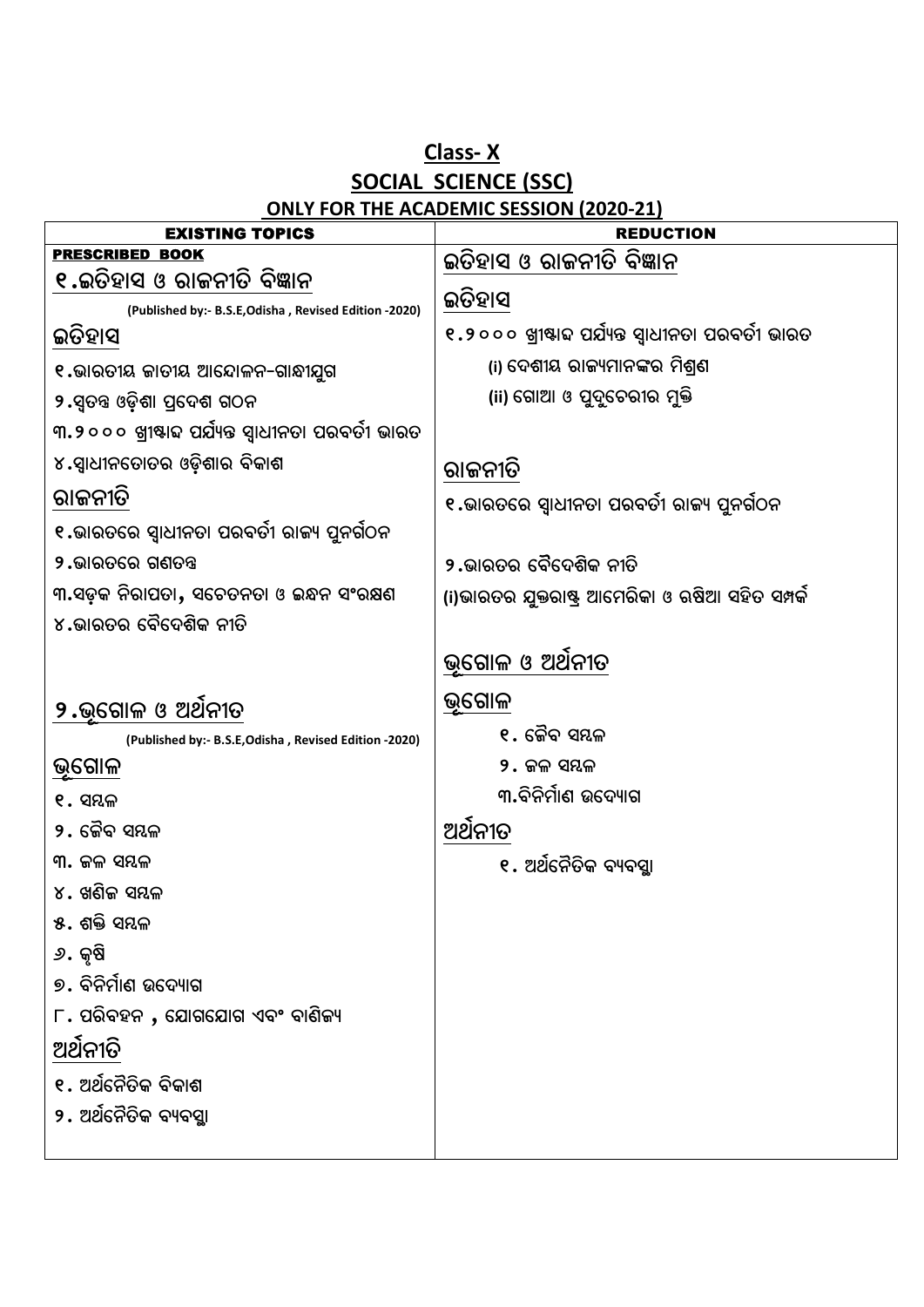## **Class- X ENVIRONMENT AND POPULATION EDUCATION**

| <b>EXISTING TOPICS</b>                                                                                                                                                                                                                                                       | <b>REDUCTION</b>                                                                                                                              |
|------------------------------------------------------------------------------------------------------------------------------------------------------------------------------------------------------------------------------------------------------------------------------|-----------------------------------------------------------------------------------------------------------------------------------------------|
| <b>PRESCRIBED BOOK</b>                                                                                                                                                                                                                                                       |                                                                                                                                               |
| 1. PARIBESH 'O' JANA SANKHYA ADHYAYAN<br>(Published by:- B.S.E, Odisha, Revised Edition -2006)<br><b>Environment Education</b><br>1.Air pollution<br>2. water pollution<br>3.land degradation<br>4. Waste pollution<br>5. Noise pollution<br><b>6.Environment Management</b> | <b>Environment Education</b><br>1. Noise pollution<br>2. Environment Management<br><b>Population Education</b><br>1. HIV/AIDS<br>2.Drug abuse |
| <b>Population Education</b><br>1. Reproductive<br>2.HIV/AIDS<br>3. Gender equality and equity for Empowerment<br>of Women<br>4.Drug abuse                                                                                                                                    |                                                                                                                                               |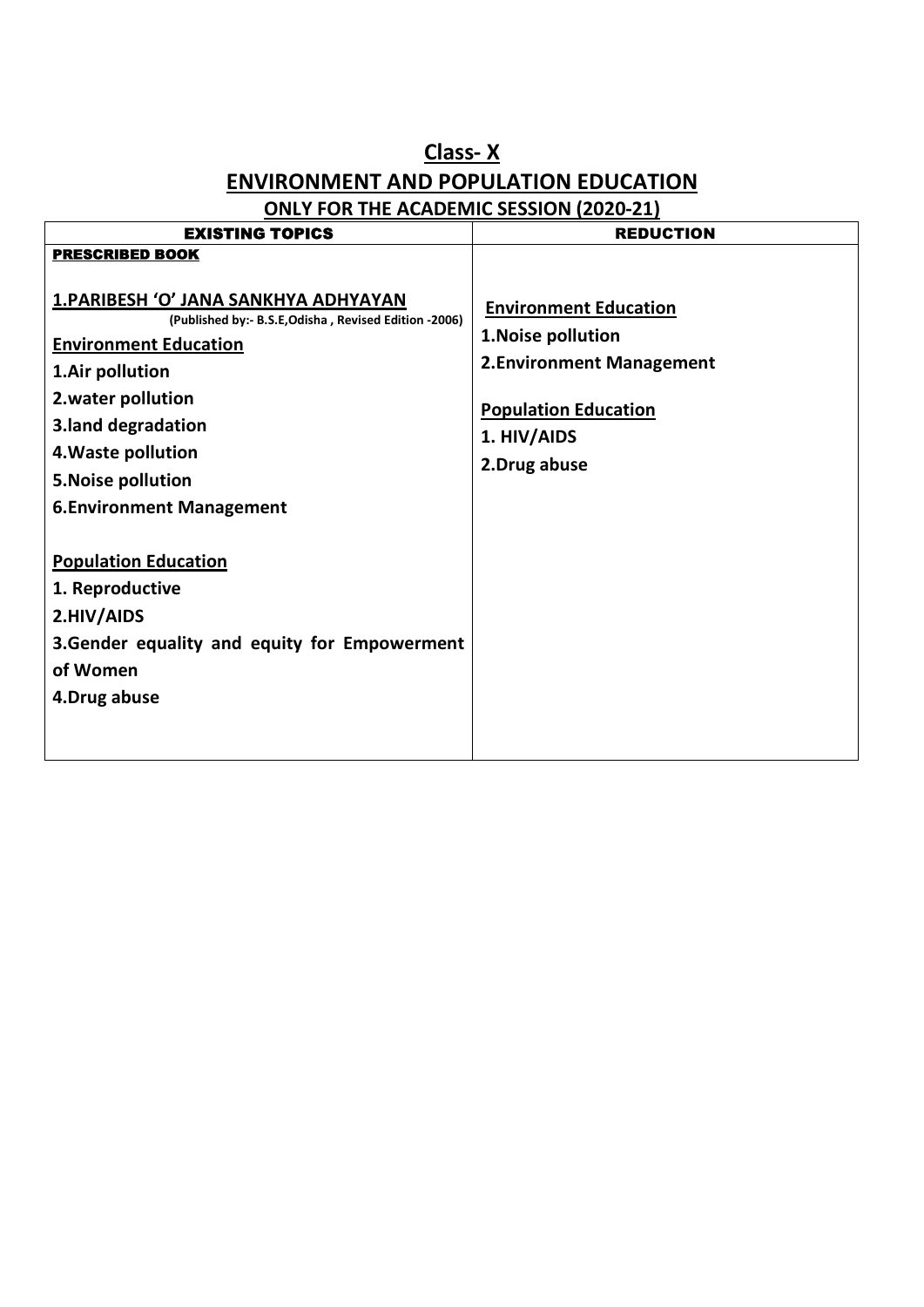#### **Class- X VISUAL ARTS ONLY FOR THE ACADEMIC SESSION (2020-21)**

| <b>EXISTING TOPICS</b>                                                                                                                                                                                                                                                                                                                                                                            | <b>REDUCTION</b>                                                                                                                                                                                          |
|---------------------------------------------------------------------------------------------------------------------------------------------------------------------------------------------------------------------------------------------------------------------------------------------------------------------------------------------------------------------------------------------------|-----------------------------------------------------------------------------------------------------------------------------------------------------------------------------------------------------------|
| <b>THEORY</b><br>1. Utility of Visual Arts in day to day life<br>2. Art History, Greatmasters and their<br>contribution towards human life<br><b>PRACTICAL</b><br>1. Line and Tone drawing sketches and memory<br>drawing<br>2. Nature drawing (Nature Study)<br>3. Pencil, Pen and Ink drawing<br>4. Painting in water colour<br>5. Use of light and shed in composition of different<br>medium. | <b>PRACTICAL</b><br>1. Collages $-$ The picture made by glueing<br>pieces of different colour paper on other<br>various materials on to backing<br>Art of<br>making these<br>2. Method of Letter writing. |
| 6. Collages – The picture made by glueing pieces<br>of different colour paper on other various<br>materials on to backing Art of making these<br>7. Method of Letter writing.                                                                                                                                                                                                                     |                                                                                                                                                                                                           |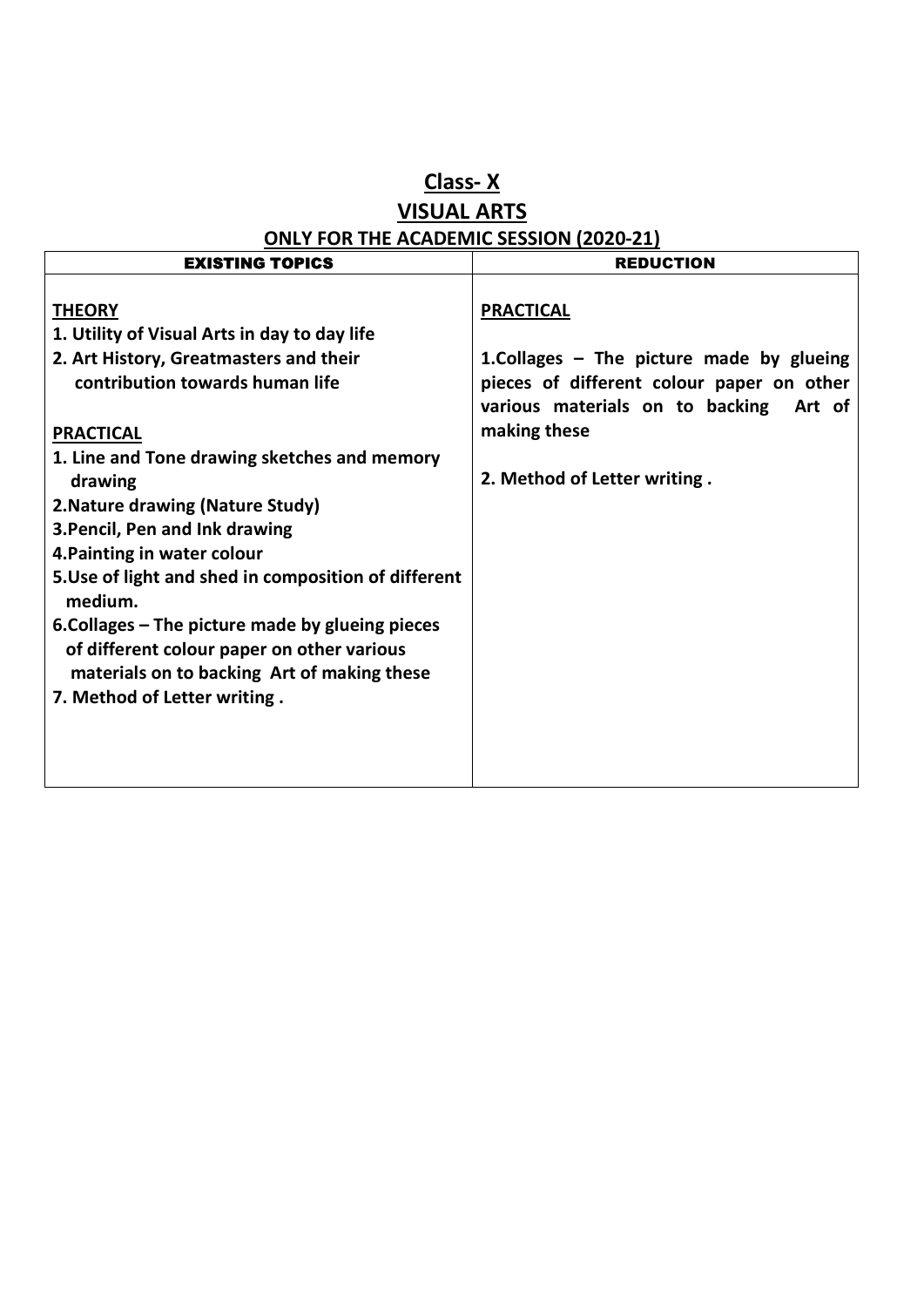#### **Class- X Indian Culture & Heritage (Open School) ONLY FOR THE ACADEMIC SESSION (2020-21)**

| <b>EXISTING TOPICS</b>                        | <b>REDUCTION</b>                            |
|-----------------------------------------------|---------------------------------------------|
| <b>PRESCRIBED BOOK</b>                        |                                             |
| ୧.ଭାରତୀୟ ସଂସ୍କୃତି ଓ ଏାତିହ୍ୟ                   |                                             |
| (Published by:- B.S.E, Odisha, Edition -2017) | ୧. ଦେଶ ବିଦେଶରେ ଆମ ସଂସ୍କୃତିର ପ୍ରଚାର ଓ ପ୍ରସାର |
| ୧. ଆମ ସଂସ୍କୃତି ଓ ଇତିହାସ                       |                                             |
| ୨.ଭାଷା, ସାହିତ୍ୟ, ଧର୍ମ ଓ ଦର୍ଶନ                 |                                             |
| ୩. ଆମ କଳା ଓ ସ୍ଥାପତ୍ୟ                          |                                             |
| ୪. ସମାଜ ଗଠନରେ ଶିକ୍ଷା                          |                                             |
| ୫. ଦେଶ ବିଦେଶରେ ଆମ ସଂଷ୍କୃତିର ପ୍ରଚାର ଓ ପ୍ରସାର   |                                             |
|                                               |                                             |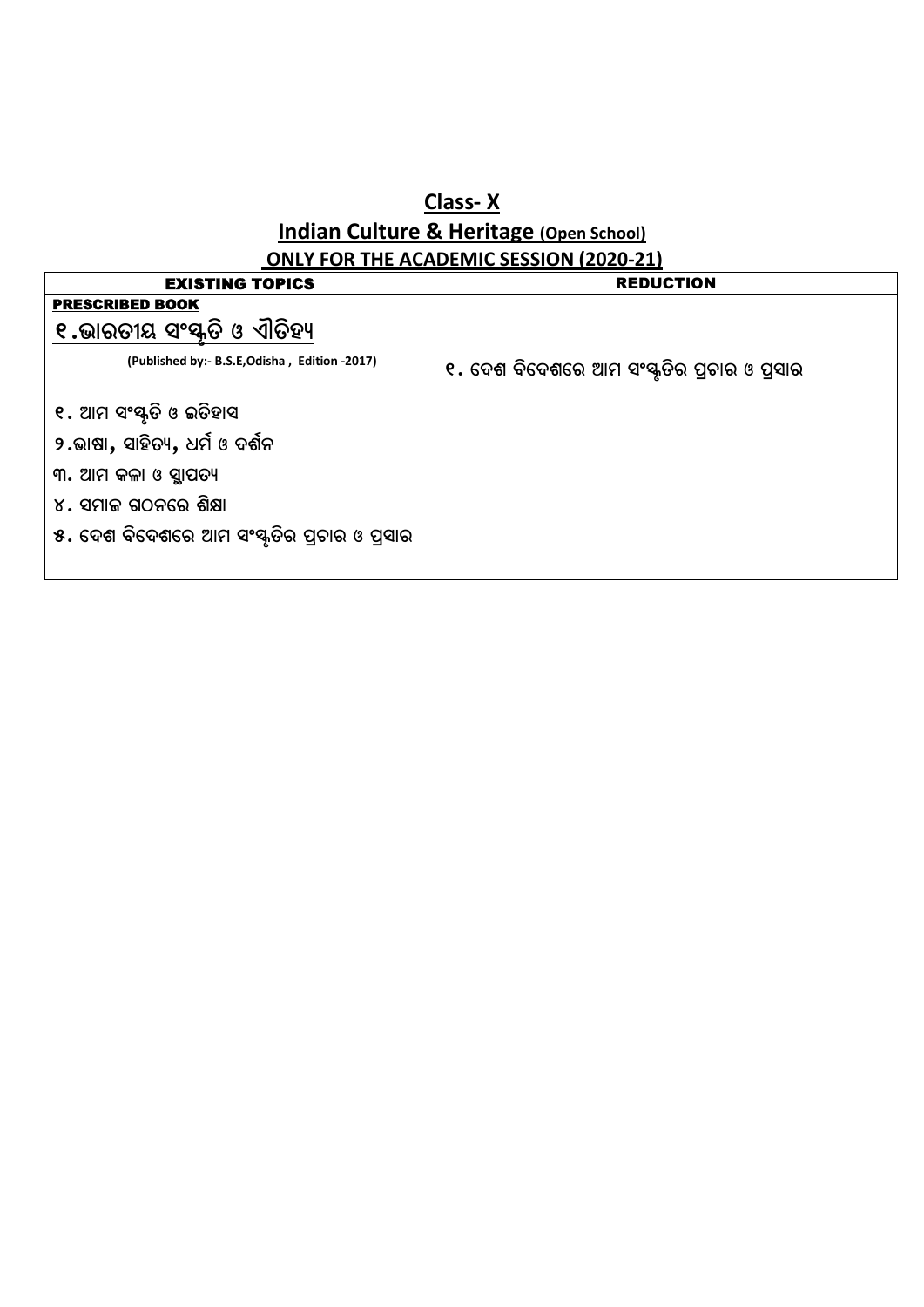## **Class- X HOME SCIENCE (Open School)**

| <b>ONLY FOR THE ACADEMIC SESSION (2020-21)</b> |                           |  |
|------------------------------------------------|---------------------------|--|
| <b>EXISTING TOPICS</b>                         | <b>REDUCTION</b>          |  |
| <b>PRESCRIBED BOOK</b>                         |                           |  |
| ବିଜ୍ଞାନ<br>ଗୃହ                                 |                           |  |
| (Published by:- B.S.E, Odisha, Edition -2017)  | ୧. ଆମ ଗୃହ ଓ ତାହାର ସୁରକ୍ଷା |  |
| ୧. ଗୃହ ବିଜ୍ଞାନ ଓ ଏହାର ଗୁରୁତ୍ୱ                  |                           |  |
| $9.$ ଖାଦ୍ୟ                                     |                           |  |
| ୩. ଆମର ସ୍ୱାସ୍ଥ୍ୟ                               |                           |  |
| ୪. ଆମ ଗୃହ ଓ ତାହାର ସୁରକ୍ଷା                      |                           |  |